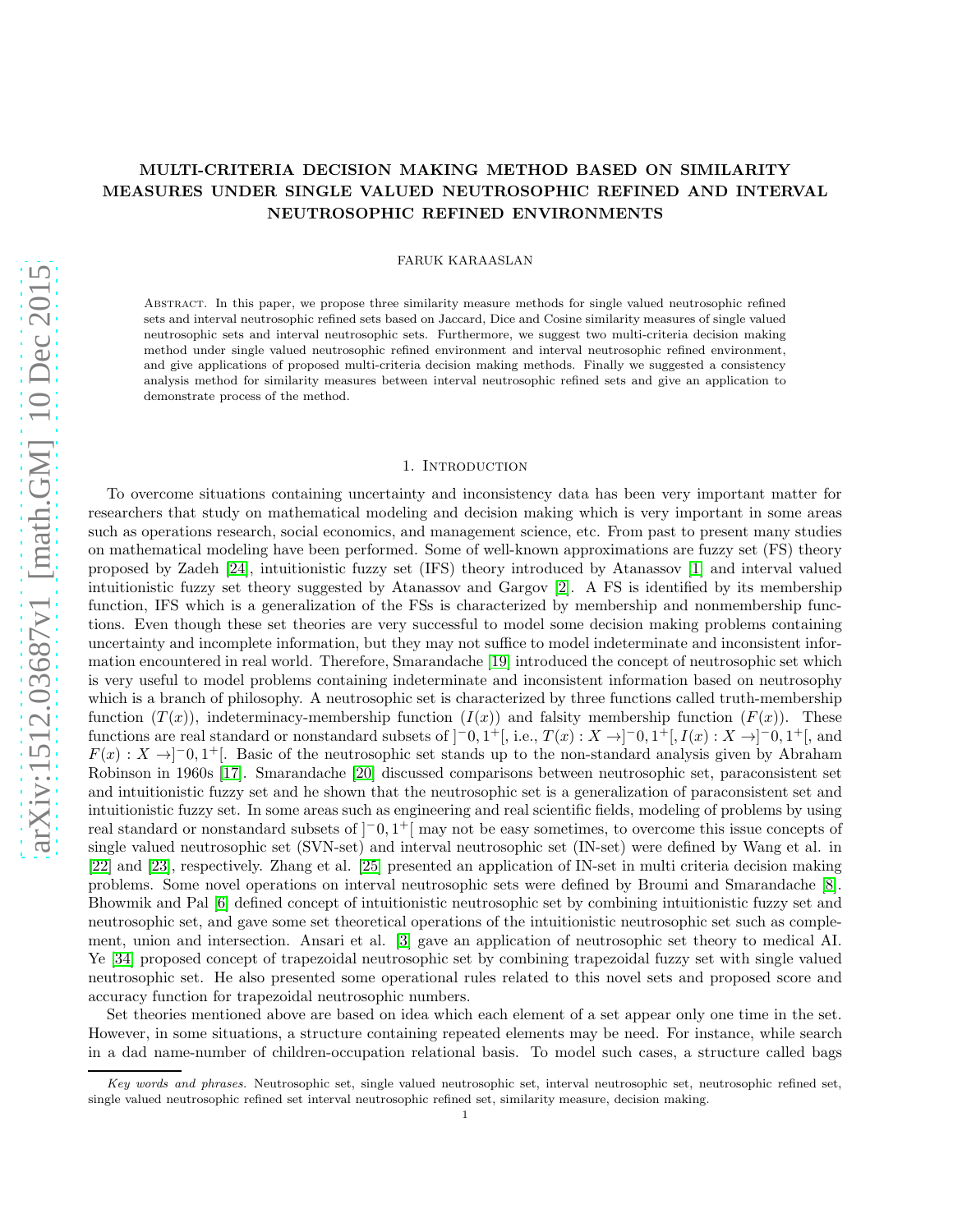was defined by Yager [\[26\]](#page-14-5). In 1998, Baowen [\[5\]](#page-13-5) defined concepts of fuzzy bags and their operations based on Peizhuang's theory of set-valued statistics [\[16\]](#page-13-6) and Yager's bags theory [\[26\]](#page-14-5). Concept of intuitionistic fuzzy bags (multi set) and its operations were defined by Shinoj and Sunil [\[18\]](#page-13-7), and they gave an application in medical diagnosis under intuitionistic fuzzy multi environment.

In 2013, Smarandache [\[21\]](#page-14-6) put forward n-symbol or numerical valued neutrosophic logic which is as generalization of n-symbol or numerical valued logic that is most general case of 2-valued Boolean logic, Kleene's and Lukasiewicz' 3-symbol valued logics and Belnap's 4-symbol valued logic. Although existing set theoretical approximations are generally successful in order to model some problems encountered in real world, in some cases they may not allow modeling of problems. For example, when elements in a set are evaluated by SVNvalues in different times as  $t_1, t_2, ..., t_p$ , SVN-set may not be sufficient in order to express such a case. Therefore, Ye and Ye [\[29\]](#page-14-7) defined concept of single valued neutrosophic multiset (refined) (SVNR-set) as a generalization of single valued neutrosophic sets, and gave operational rules for proposed novel set. In a SVNR-set, each of truth membership values, indeterminacy membership values and falsity membership values are expressed sequences called truth membership sequence, indeterminacy membership sequence and falsity membership sequence, respectively. SVNR-set allows modeling of problems containing changing values with respect to times under SVN-environment. In this regard, SVNR-set is an important tool to model some problems. Bromi et al. [\[11\]](#page-13-8) proposed concept of n-valued interval neutrosophic set and set theoretical operations on n-valued interval neutrosophic set (or interval neutrosophic set) such as union, intersection, addition, multiplication, scalar multiplication, scalar division, truth-favorite. Also they developed a multi-criteria group decision making method and gave its an application in medical diagnosis.

Similarity measure has an important role many areas such as medical diagnosis, pattern recognition, clustering analysis, decision making and so on. There are many studies on similarity measures of neutrosophic sets and IN-sets. For example, Broumi and Smarandache [\[7\]](#page-13-9) developed some similarity measure methods between two neutrosophic sets based on Hausdorff distances and used these methods to calculate similarity degree between two neutrosophic sets. Ye [\[28\]](#page-14-8) proposed three similarity measure methods used simplified neutrosophic sets (SN-sets) which is a subclass of neutrosophic set that is more useful than neutrosophic set some applications in engineering and real sciences. He also applied the these methods to decision making problem under SN-environment. Ye and Zhang [\[27\]](#page-14-9) suggested similarity measure between SVN-sets based on minimum and maximum operators. They also developed a multi-attribute decision making method based on weighted similarity measure of SVN-sets, and gave applications to demonstrate effectiveness of the proposed methods. Ye [\[31\]](#page-14-10) proposed two similarity measures between SVN-sets by defining a generalized distance measure, and presented a clustering algorithm based on proposed similarity measure. In 2015, Ye [\[34\]](#page-14-4) pointed out some drawbacks of similarity measures given in [\[28\]](#page-14-8) and proposed improved cosine similarity measures of simplified neutrosophic sets (SN-sets) based on cosine function. Moreover, he defined weighted cosine similarity measures of SN-sets and gave an application in medical diagnosis problem containing SN-information. Ye and Fub [\[32\]](#page-14-11) proposed a similarity measure of SVN-sets based on tangent function and put forward a medical diagnosis method called multi-period medical diagnosis method based on suggested similarity measure and weighted aggregation of multi-period information. They also gave a comparison tangent similarity measures of SVN-sets with existing similarity measures of SVNsets. Furthermore, Ye [\[33\]](#page-14-12) introduced a similarity measure of SVN-sets based on cotangent function and gave an application in the fault diagnosis of steam turbine, and he gave comparative analysis between cosine similarity measure and cotangent similarity measure in the fault diagnosis of steam turbine. Majumdar and Samanta [\[13\]](#page-13-10) defined notion of distance between two SVN-sets and investigated its some properties. They also put forward the a measure of entropy for a SVN-set. Aydoğdu [\[4\]](#page-13-11) introduced a similarity measure between two SVN-sets and developed an entropy of SVN-sets. Bromi and Smarandache [\[10\]](#page-13-12) extended similarity measures proposed in [\[31\]](#page-14-10) to IN-sets. Ye [\[30\]](#page-14-13) proposed a similarity measure between two IN-sets based on Hamming and Euclidian distances and gave a multi-criteria decision making method.

Similarity measure on the NR-sets was studied Bromi and Smarandache [\[9\]](#page-13-13). Bromi and Smarandache extended improved cosine similarity measure of SVN-sets to NR-sets and gave its an application in medical diagnosis. Mondal and Pramanik [\[14\]](#page-13-14) introduced cotangent similarity measure of NR-sets and studied on its properties, and applied cotangent similarity measure to educational stream selection. Also they proposed a similarity measure method [\[15\]](#page-13-15) for NR-sets based on tangent function and gave an application in multi-attribute decision making. In 2015. Bromi and Smarandache [\[10\]](#page-13-12) presented a new similarity measure method by extending the Hausdorff distance to NR-sets, and gave an application of proposed method in medical diagnosis.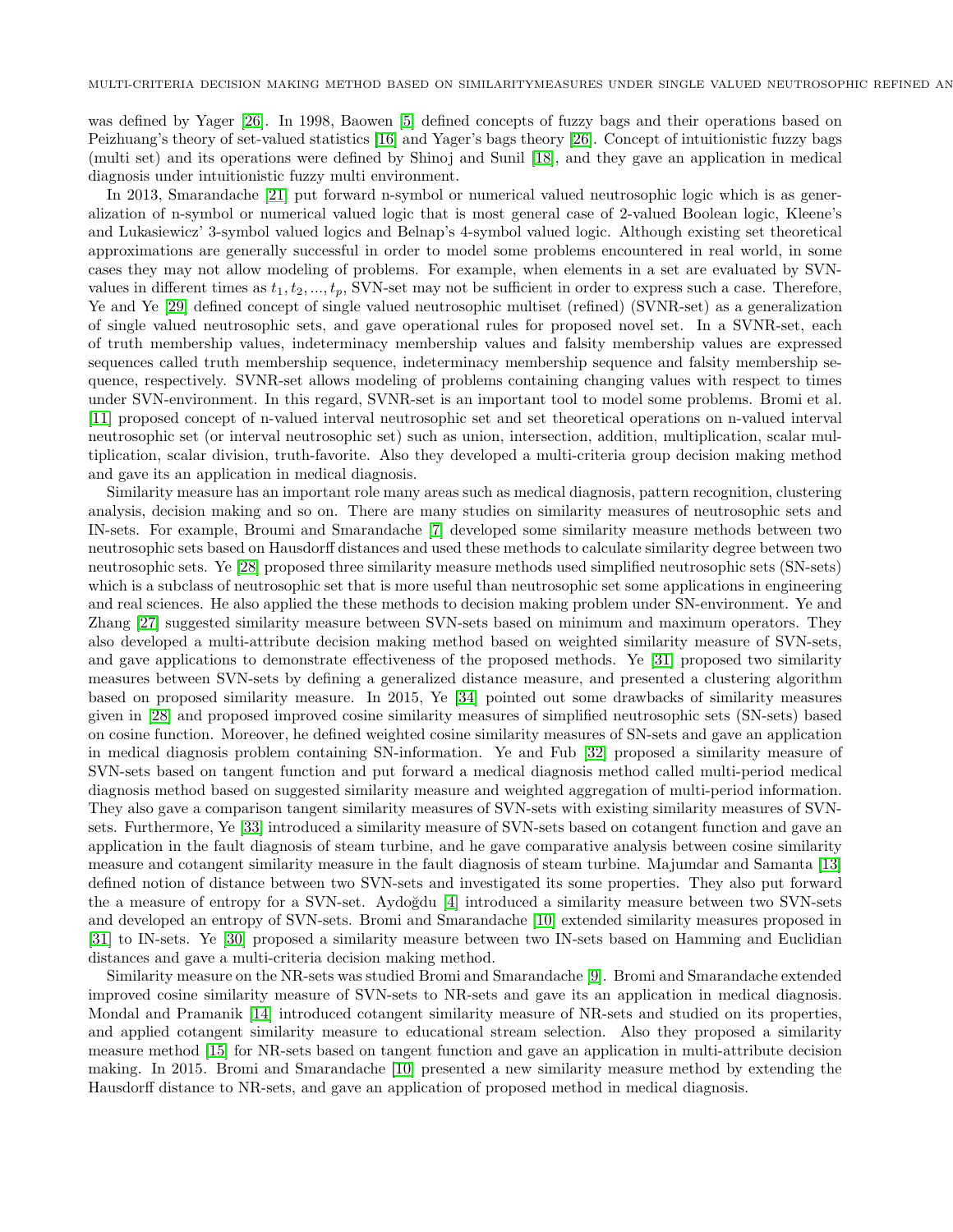In this paper, we propose three similarity measure methods for single valued refined sets (SVNR-sets) and interval neutrosophic refined sets (INR-sets) by extending Jaccard, Dice and Cosine similarity measures under SVN-value and IN-value given by Ye in [\[28\]](#page-14-8). Also we give two multi-criteria decision making methods by defining ideal solutions for best and cost criteria under SVNR-environment and INR-environment. Furthermore, to determine which similarity measure under INR-environment is more appropriate for considered problems, we give a consistency analysis method based on developed similarity measure methods. To demonstrate processes of the similarity measure methods and consistency analysis method, we present real examples based on criteria and attributes given in [\[28\]](#page-14-8). The rest of the article is organized as follows. In section 2 some concepts related to the SVN-sets and IN-sets and formulas Jaccard, Dice and Cosine similarity measures under SVN-environment are given. In section 3 for SVNR-set and INR-sets similarity measures methods are developed as an extension of vector similarity measures between SVN-sets and between IN-sets given in [\[28\]](#page-14-8). In section 4 multicritera decision making methods are developed under SVNR-environment and INR-environment, and given examples related to the developed methods. In section 5 for similarity measures between two INR-sets, a consistency analysis method is suggested and an application of this method is given. In section 6 conclusions of the paper and studies that can be made in future are presented.

### 2. Preliminary

In this section, concepts of SVN-set, IN-set, SVNR-set and INR-set and some set theoretical operations of them are presented required in subsequent sections.

Throughout the paper, X denotes initial universe, E is a set of parameters and  $I_p = \{1, 2, ...p\}$  is an index set.

Definition 1. [\[23\]](#page-14-2) *Let* X *be a nonempty set (initial universe), with a generic element in* X *denoted by* x*. A*  $single-valued\ neutroophic\ set\ (SVN-set) \ A\ is\ characterized\ by\ a\ truth\ membership\ function\ t_A(x),\ an\ indeterminant\$ *nacy membership function*  $i_A(x)$ *, and a falsity membership function*  $f_A(x)$  *such that*  $t_A(x)$ *,*  $i_A(x)$ *,*  $f_A(x) \in [0,1]$ *for all*  $x \in X$ *, as follows:* 

When X is continuous, a SVN-sets A can be written as follows:

$$
A = \int_X \left\langle t_A(x), i_A(x), f_A(x) \right\rangle / x, \text{ for all } x \in X.
$$

If  $X$  is crisp set, a  $SVN$ -set  $A$  can be written as follows:

$$
A=\sum_x \left\langle t_A(x), i_A(x), f_A(x)\right\rangle/x, \text{ for all } x \in X.
$$

Also, finite  $SVN$ -set  $A$  can be presented as follows:

 $A = \{\langle x_1, t_A(x_1), i_A(x_1), f_A(x_1) \rangle, \ldots, \langle x_M, t_A(x_M), i_A(x_M), f_A(x_M) \rangle\}$  for all  $x \in X$ . Here  $0 \leq t_A(x) + i_A(x) + f_A(x) \leq 3$  for all  $x \in X$ . Throughout this paper, initial universe will be considered as a finite and crisp set.

From now on set of all  $SVN$ -sets over X will be denoted by  $SVN_X$ .

## **Definition 2.** [\[23\]](#page-14-2) *Let*  $A, B \in SVN_X$ *. Then,*

- (1)  $A \subseteq B$  *if and only if*  $t_A(x) \le t_B(x)$ ,  $i_A(x) \ge i_B(x)$ ,  $f_A(x) \ge f_B(x)$  *for any*  $x \in X$ *.*
- *(2)*  $A = B$  *if and only if*  $A \subseteq B$  *and*  $B \subseteq A$  *for all*  $x \in X$ *.*
- *(3)*  $A^c = \{ \langle x, f_A(x), 1 i_A(x), t_A(x) \rangle : x \in X \}.$
- $(4)$  *A* ∪ *B* = { $\langle x, (t_A(x) \vee t_B(x)), (i_A(x) \wedge i_B(x)), (f_A(x) \wedge f_B(x)) \rangle : x \in X$ }
- $(5)$   $A \cap B = \{ \langle x, (t_A(x) \land t_B(x)), (i_A(x) \lor i_B(x)), (f_A(x) \lor f_B(x)) \rangle : x \in X \}.$

Definition 3. [\[29\]](#page-14-7) *Let* X *be a nonempty set with generic elements in* X *denoted by* x*. A single valued neutro*sophic refined set  $(SVNR-set)$   $\tilde{A}$  is defined as follows:

$$
\tilde{A} = \left\{ \left\langle x, (t_A^1(x), t_A^2(x), ..., t_A^p(x)), (i_A^1(x), i_A^2(x), ..., i_A^p(x)), (f_A^1(x), f_A^2(x), ..., f_A^p(x)) \right\rangle : x \in X \right\}.
$$

 $Here, t_A^1, t_A^2, ..., t_A^p : X \to [0,1], i_A^1, i_A^2, ..., i_A^p : X \to [0,1]$  and  $f_A^1, f_A^2, ..., f_A^p : X \to [0,1]$  such that  $0 \leq$  $t_A^i(x) + i_A^i(x) + f_A^i(x) \leq 3$  for all  $x \in X$  and  $i \in I_p$ .  $(t_A^1(x), t_A^2(x), ..., t_A^p(x))$ ,  $(i_A^1(x), i_A^2(x), ..., i_A^p(x))$  and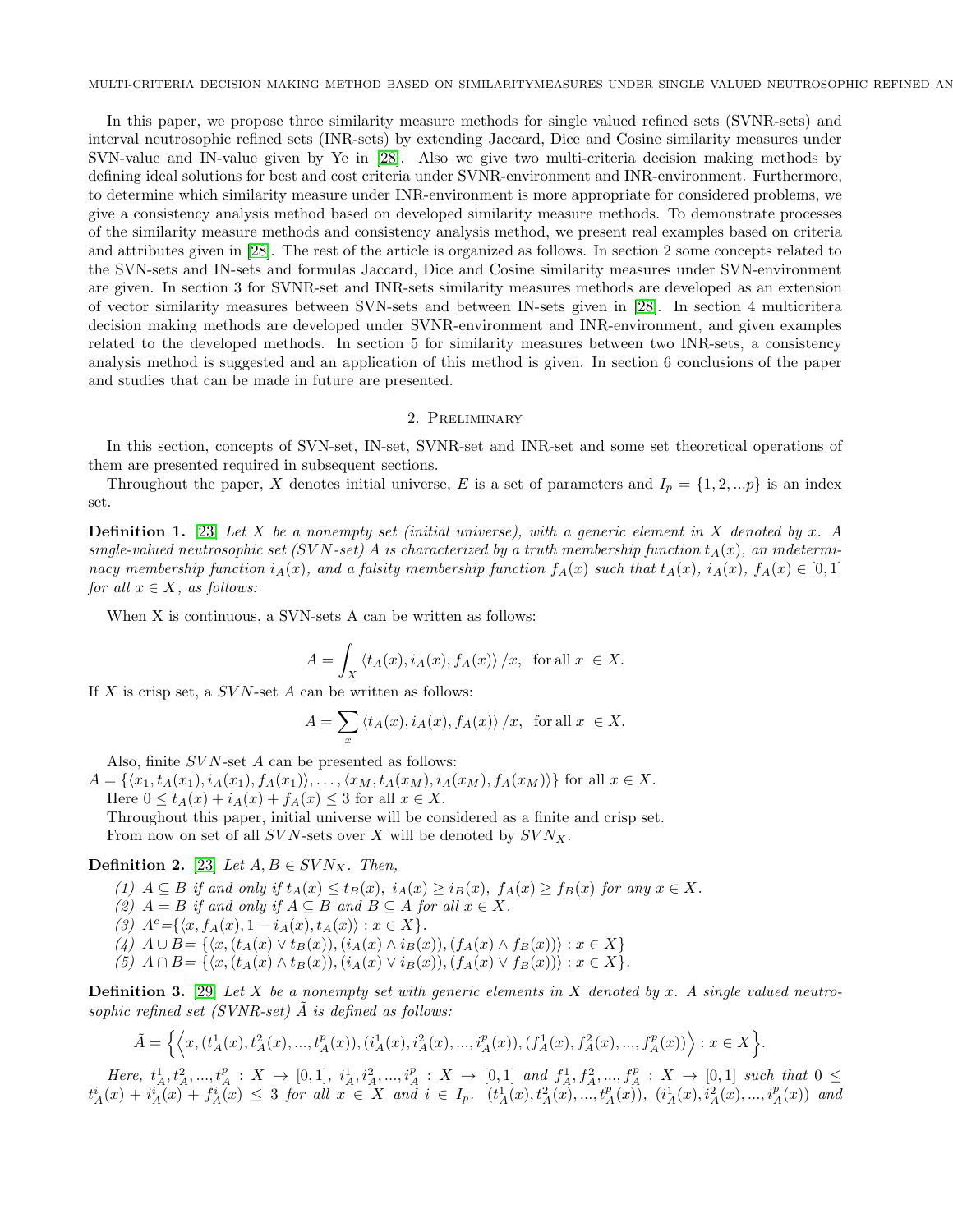$(f_A^1(x), f_A^2(x), ..., f_A^p(x))$  are the truth-membership sequence, indeterminacy-membership sequence and falsity*membership sequence of the element* x*. These sequences may be in decreasing or increasing order. Also* p *is called the dimension of single valued neutrosophic refined set* A.

A SVNR-set A can be represented as follows:

$$
\tilde{A} = \Big\{ \big\langle x, t_A^i(x), i_A^i(x), f_A^i(x) \big\rangle : x \in X, i \in I_p \Big\}.
$$

From now on, set of all single valued neutrosophic refined sets over  $X$  will be denoted by  $SVNR_X$  and considered SVNR-sets will be accepted as p dimension SVNR-set.

**Definition 4.** [\[29\]](#page-14-7) *Let*  $\tilde{A}, \tilde{B} \in SVNR_X$ . *Then,* 

- $(1)$  If  $t^i_A(x) \leq t^i_{\tilde{B}}(x)$ ,  $i^i_A(x) \geq i^i_{\tilde{B}}(x)$ ,  $f^i_A(x) \geq f^i_{\tilde{B}}(x)$  for all  $i \in I_p$  and  $x \in X$ , then  $\tilde{A}$  is said to be *SVNR-subset of*  $\tilde{B}$  *and denoted by*  $\tilde{A} \subseteq \tilde{B}$ .
- *(2)*  $\tilde{A}\tilde{\subseteq}\tilde{B}$  *and*  $\tilde{B}\tilde{\subseteq}\tilde{A}$  *if and only if*  $\tilde{A}=\tilde{B}$ *;*
- (3) The complement of  $\tilde{A}$ *, denoted by*  $\tilde{A}^c$ *, is define as follows:*

$$
\tilde{A} = \Big\{ \big\langle x, f_A^i(x), 1 - i_A^i(x), t_A^i(x) \big\rangle : x \in X, i \in I_p \Big\}.
$$

**Definition 5.** [\[12\]](#page-13-16) *Let*  $\tilde{A} \in SVNR_X$ *. Then,* 

- (1) if  $t_A^i(x) = 0$ ,  $i_A^i(x) = 1$  and  $f_A^i(x) = 1$  for all  $i \in I_p$  and  $x \in X$ ,  $\tilde{A}$  is called a null SVNR-set, and  $denoted by \Phi$ *,*
- (2) if  $t_A^i(x) = 1$ ,  $i_A^i(x) = 0$  and  $f_A^i(x) = 0$  for all  $i \in I_p$  and  $x \in X$ ,  $\tilde{A}$  is called universal SVNR-set, and *denoted by*  $\tilde{X}$ *.*

**Definition 6.** [\[29\]](#page-14-7) *Let*  $\tilde{A}, \tilde{B} \in SVNR_X$ . *Then,* 

*(1) union:*

$$
\tilde{A}\tilde{\cup}\tilde{B} = \left\{ \left\langle x, t_A^i(x) \vee t_B^i(x), i_A^i(x) \wedge i_B^i(x), f_A^i(x) \wedge f_B^i(x) \right\rangle : x \in X, i \in I_p \right\},\
$$

*(2) intersection:*

$$
\tilde{A}\tilde{\cap}\tilde{B} = \left\{ \left\langle x, t_A^i(x) \wedge t_B^i(x), i_A^i(x) \vee i_B^i(x), f_A^i(x) \vee f_B^i(x) \right\rangle : x \in X, i \in I_p \right\}.
$$

<span id="page-3-0"></span>**Example 1.** *Consider SVNR-sets*  $\tilde{A}$ ,  $\tilde{B}$  and  $\tilde{C}$  are given as follows:

$$
\tilde{A} = \begin{cases}\n\langle x_1(.1, .2, .4), (.1, .4, .6), (.0, .3, .3)\rangle, \\
\langle x_2, (.3, .3, .5), (.2, .3, .7), (.1, .5, .6)\rangle, \\
\langle x_3, (.2, .4, .8), (.1, .3, .3), (.5, .6, .9)\rangle\n\end{cases}, \quad \tilde{B} = \begin{cases}\n\langle x_1(.5, .6, .7), (.4, .6, .7), (.3, .3, .4)\rangle, \\
\langle x_2, (.2, .4, .4), (.2, .5, .8), (.2, .6, .7)\rangle, \\
\langle x_3, (.1, .6, .6), (.1, .5, .5), (.3, .4, .7)\rangle\n\end{cases}
$$
\nand\n
$$
\tilde{C} = \begin{cases}\n\langle x_1(.3, .3, .5), (.4, .5, .6), (.1, .3, .4)\rangle, \\
\langle x_2, (.0, .1, .3), (.2, .3, .6), (.1, .4, .6)\rangle, \\
\langle x_3, (.1, .4, .7), (.1, .3, .4), (.3, .3, .5)\rangle\n\end{cases}
$$
\nThen,  $\tilde{A} \tilde{D} \tilde{B} = \begin{cases}\n\langle x_1(.5, .6, .7), (.4, .6, .7), (.3, .3, .4)\rangle, \\
\langle x_3(.1, .4, .7), (.1, .3, .4), (.3, .3, .5)\rangle\n\end{cases}$ ,  $\tilde{A} \tilde{D} \tilde{B} = \begin{cases}\n\langle x_1(.1, .2, .4), (.1, .4, .6), (.0, .3, .3)\rangle, \\
\langle x_2(.2, .3, .4), (.2, .3, .7), (.1, .5, .6)\rangle, \\
\langle x_3(.1, .4, .6), (.1, .3, .3), (.3, .4, .7)\rangle\n\end{cases}$ ,  $\tilde{A} \tilde{D} \tilde{B} = \begin{cases}\n\langle x_1(.1, .2, .4), (.1, .4, .6), (.0, .3, .3)\rangle, \\
\langle x_2(.2, .3, .4), (.2, .3, .7), (.1,$ 

*and*  $C ⊆ B$ *.* 

Definition 7. [\[22\]](#page-14-1) *Let* D[0, 1] *be the set of all closed sub-intervals of the interval* [0, 1] *and* X *be an ordinary finite non-empty set. An IN-set* Aˆ *over* X *is set of quadruple given as follows:*

,

$$
\hat{A} = \{ \langle x, t_A(x), i_A(x), f_A(x) \rangle \, | x \in X \},
$$

*where,*  $t_A(x) \in D[0,1]$ *,*  $i_A(x) \in D[0,1]$ *, and*  $f_A(x) \in D[0,1]$  *with the relation* 

$$
0 \le \sup t_A(x) + \sup t_A(x) + \sup f_A(x) \le 3, \text{ for all } x \in X.
$$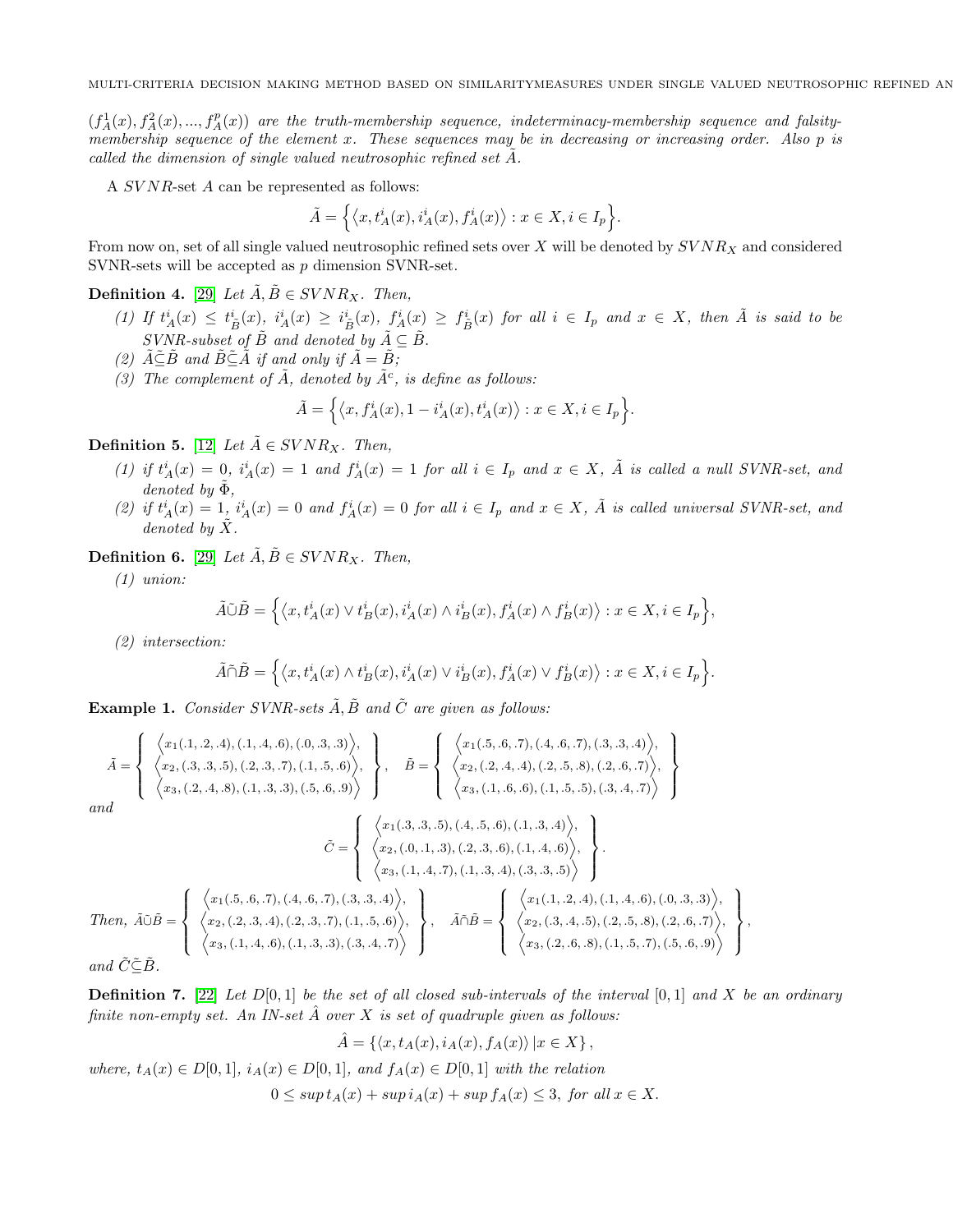$Here \text{ intervals } t_A(x) = [t_A^L(x), t_A^U(x)] \subset [0, 1], i_A(x) = [i_A^L(x), i_A^U(x)] \subset [0, 1], f_A(x) = [f_A^L(x), f_A^U(x)] \subset [0, 1] \text{ de-}$ *note, respectively the degree of truth, indeterminacy, and falsity membership of*  $x \in X$  *in*  $\tilde{A}$ *; moreover*  $t_A^L(x)$ =  $\inf t_A(x), t_A^U(x) = \sup t_A(x), i_A^L(x) = \inf t_A(x), i_A^U(x) = \sup t_A(x), f_A^L(x) = \inf f_A(x), f_A^U(x) = \sup f_A(x)$  for every  $x \in X$ . Thus, the interval neutrosophic set  $\hat{A}$  can be expressed in the following interval format:

 $\hat{A} = \left\{ \left\langle x, \left[ t_A^L(x), t_A^U(x) \right] \left[ i_A^L(x), i_A^U(x) \right] \left[ f_A^L(x), f_A^U(x) \right] \right\rangle | x \in X \right\}$ 

 $where, \ 0 \leq sup t_A^U(x) + sup i_A^U(x) + sup f_A^U(x) \leq 3, \ T_A^L(x) \geq 0, \ I_A^L(x) \geq 0 \ and \ F_A^L(x) \geq 0 \ for \ all \ x \in X.$ *Henceforth set of all* IN*-sets over* X *will be denoted by* INX*.*

Definition 8. [\[11\]](#page-13-8) *Let* X *be a nonempty initial universe whose elements are discrete. An n-valued interval neutrosophic refined set (or interval neutrosophic refined set)* A¨ *is defined as follows:*

$$
\ddot{A} = \left\{ \left\langle x, ([t^{i}_{A}(x), t^{i}_{A}(x)]), ([i^{i}_{A}(x), i^{i}_{A}(x)]), ([f^{i}_{A}(x), f^{i}_{A}(x)]) \right\rangle : x \in X \text{ and } i \in I_{p} \right\},\
$$

 $where t<sup>i</sup><sub>A</sub>(x) \le t<sup>i</sup><sub>A</sub>(x), i<sup>i</sup><sub>A</sub>(x) \le i<sup>i</sup><sub>A</sub>(x)$  and  $f<sup>i</sup><sub>A</sub>(x) \le f<sup>i</sup><sub>A</sub>(x)$  for all  $x \in X$ .  $Here, \ 0 \leq t^{i}_{A}(x) + i^{i}_{A}(x) + f^{i}_{A}(x) \leq 3 \ and \ 0 \leq t^{i}_{A}(x) + i^{i}_{A}(x) + f^{i}_{A}(x) \leq 3 \ for \ all \ x \in X \ and \ i \in I_{p}.$  $([t^1{}_A^L(x),t^1{}_A^U(x)],[t^2{}_A^L(x),t^2{}_A^U(x)],...,[t^p{}_A^L(x),t^p{}_A^U(x)]),$  $([i_{\hspace{5pt}A}^{1L}(x),i_{\hspace{5pt}A}^{1U}(x)],[i_{\hspace{5pt}A}^{2L}(x),i_{\hspace{5pt}A}^{2U}(x)],...,[i_{\hspace{5pt}A}^{pL}(x),i_{\hspace{5pt}A}^{pU}(x)])$ 

*and*

$$
([f^{1}{}^L_A(x),f^{1}{}^U_A(x)],[f^{2}{}^L_A(x),f^{2}{}^U_A(x)],...,[f^{p}{}^L_A(x),f^{p}{}^U_A(x)])
$$

*are the truth-membership sequence, indeterminacy-membership sequence and falsity-membership sequence of the element* x, respectively. p *is called the dimension of n-valued neutrosophic sets*  $A$ .

Henceforth, considered INR-sets will be accepted p dimension n-valued interval neutrosophic set, and set of all interval neutrosophic refined sets over X will be denoted by  $INR_X$ . Also notion of interval neutrosophic refined set (INR-set) will be used instead of notion of n-valued interval neutrosophic set.

2.1. Similarity measures of SVN-sets and IN-sets. Jaccard, Dice, and Cosine similarity measures are given between two  $SVN$ –sets and between two  $IN$ –sets defined in [\[28\]](#page-14-8).

**Definition 9.** Let A and B be two SVN-sets in a universe of discourse  $X = \{x_1, x_2, \ldots, x_n\}$ . Then the Jaccard *similarity measure between SVN-sets* A *and* B *in the vector space is defined as follows:*

<span id="page-4-0"></span>(2.1) 
$$
(A,B)_J = \frac{1}{n} \sum_{i=1}^n \frac{t_A(x_i)t_B(x_i) + i_A(x_i)i_B(x_i) + f_A(x_i)f_B(x_i)}{\left( \frac{(t_A^2(x_i) + i_A^2(x_i) + f_A^2(x_i)) + (t_B^2(x_i) + i_B^2(x_i) + f_B^2(x_i))}{-(t_A(x_i)t_B(x_i) + i_A(x_i)i_B(x_i) + f_A(x_i)f_B(x_i)} \right)}
$$

**Definition 10.** Let A and B be two SVN-sets on a universe  $X = \{x_1, x_2, \ldots, x_n\}$ . Then the Dice similarity *measure between SVN-sets* A *and* B *in the vector space is defined as follows:*

<span id="page-4-1"></span>(2.2) 
$$
(A,B)_D = \frac{1}{n} \sum_{i=1}^n \frac{2(t_A(x_i)t_B(x_i) + i_A(x_i)i_B(x_i) + f_A(x_i)f_B(x_i))}{[(t_A^2(x_i) + i_A^2(x_i) + f_A^2(x_i)) + (t_B^2(x_i) + i_B^2(x_i) + f_B^2(x_i))]}.
$$

**Definition 11.** Let A and B be two SVN-sets in a universe of discourse  $X = \{x_1, x_2, \ldots, x_n\}$ . Then the cosine *similarity measure between SVN-sets* A *and* B *in the vector space is defined as follows:*

<span id="page-4-2"></span>(2.3) 
$$
(A,B)_C = \frac{1}{n} \sum_{i=1}^n \frac{(t_A(x_i)t_B(x_i) + i_A(x_i)i_B(x_i) + f_A(x_i)f_B(x_i))}{\left[\sqrt{(t_A^2(x_i) + i_A^2(x_i) + f_A^2(x_i))} \cdot \sqrt{(t_B^2(x_i) + i_B^2(x_i) + f_B^2(x_i))}\right]}.
$$

In some applications, each element  $x_i \in X$  may have different weights. Let  $w_1, w_2, ..., w_n$  be the weights of elements  $x_1, x_2, ..., x_n \in X$  such that  $w_j \geq 0$   $(\forall j \in I_n)$  and  $\sum_{j=1}^n w_j = 1$ , respectively. Then, formulas of Jaccard, Dice and Cosine similarity measures between A and B can be extended to weighted Jaccard, Dice and Cosine similarity measures are defined as follows: defined as follows: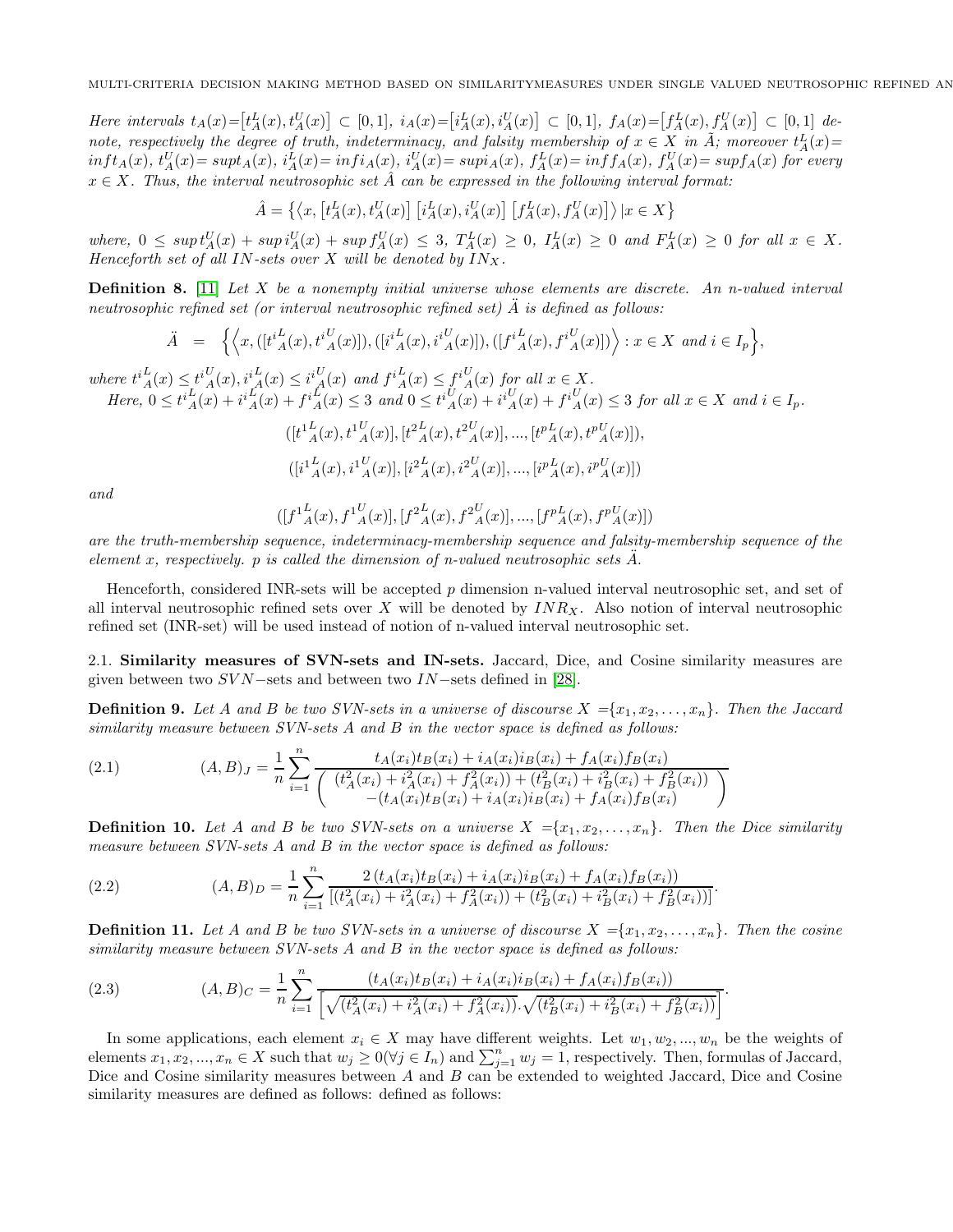<span id="page-5-6"></span>(2.4) 
$$
W(A, B)_{J} = \sum_{i=1}^{n} w_{i} \frac{t_{A}(x_{i})t_{B}(x_{i}) + i_{A}(x_{i})i_{B}(x_{i}) + F_{A}(x_{i})F_{B}(x_{i})}{\left(\frac{(t_{A}^{2}(x_{i}) + i_{A}^{2}(x_{i}) + f_{A}^{2}(x_{i})) + (t_{B}^{2}(x_{i}) + i_{B}^{2}(x_{i}) + f_{B}^{2}(x_{i}))}{-(t_{A}(x_{i})t_{B}(x_{i}) + i_{A}(x_{i})i_{B}(x_{i}) + f_{A}(x_{i})f_{B}(x_{i}))}\right)},
$$

<span id="page-5-7"></span>(2.5) 
$$
W(A,B)_{D} = \sum_{i=1}^{n} w_{i} \frac{2(t_{A}(x_{i})t_{B}(x_{i}) + t_{A}(x_{i})t_{B}(x_{i}) + f_{A}(x_{i})f_{B}(x_{i}))}{((t_{A}^{2}(x_{i}) + i_{A}^{2}(x_{i}) + f_{A}^{2}(x_{i})) + (t_{B}^{2}(x_{i}) + i_{B}^{2}(x_{i}) + f_{B}^{2}(x_{i}))]}
$$

and

(2.6) 
$$
W(A,B)_{C} = \sum_{i=1}^{n} w_{i} \frac{(t_{A}(x_{i})t_{B}(x_{i}) + i_{A}(x_{i})i_{B}(x_{i}) + f_{A}(x_{i})f_{B}(x_{i}))}{\left(\sqrt{(t_{A}^{2}(x_{i}) + i_{A}^{2}(x_{i}) + f_{A}^{2}(x_{i}))} \cdot \sqrt{(t_{B}^{2}(x_{i}) + i_{B}^{2}(x_{i}) + f_{B}^{2}(x_{i}))}\right]},
$$

respectively.

## <span id="page-5-8"></span>3. Similarity measures under SVNR and INR-environments

In this section, similarity measures between two SVNR-sets and between two INR-sets are defined based on similarity measures between two SVN-sets and similarity measures between two IN-sets given in [\[28\]](#page-14-8).

**Definition 12.** Let  $\tilde{A}, \tilde{B} \in SVNR_X$  *. Then, the Jaccard similarity measure between SVNR-sets*  $\tilde{A}$  *and*  $\tilde{B}$  *is defined as follows:*

<span id="page-5-0"></span>
$$
(3.1) \qquad (\tilde{A},\tilde{B})_J = \frac{1}{n} \sum_{j=1}^n \sum_{i=1}^p \frac{(t_A^i(x_j)t_B^i(x_j) + i_A^i(x_j)t_B^i(x_j) + f_A^i(x_j)f_B^i(x_j))}{\left(\left([t_A^i(x_j)]^2 + [i_A^i(x_j)]^2 + [f_A^i(x_j)]^2\right) + ([t_B^i(x_j)]^2 + [i_B^i(x_j)]^2 + [f_B^i(x_j)]^2\right)} - \frac{t_A^i(x_J)t_B^i(x_J) + t_A^i(x_J)t_B^i(x_J) + t_A^i(x_J)t_B^i(x_J)}{-t_A^i(x_J)t_B^i(x_J) + t_A^i(x_J)f_B^i(x_J)}.
$$

**Definition 13.** Let  $\tilde{A}, \tilde{B} \in SVNR_X$ . Then the Dice similarity measure between SVNR-sets  $\tilde{A}$  and  $\tilde{B}$  is defined *as follows:*

<span id="page-5-1"></span>
$$
(3.2) \qquad (\tilde{A}, \tilde{B})_D = \frac{1}{n} \sum_{j=1}^n \sum_{i=1}^p \frac{2(t_A^i(x_j)t_B^i(x_j) + i_A^i(x_j)t_B^i(x_j) + f_A^i(x_j)f_B^i(x_j))}{\left([t_A^i(x_j)]^2 + [i_A^i(x_j)]^2 + [f_A^i(x_j)]^2\right) + ([t_B^i(x_j)]^2 + [i_B^i(x_j)]^2 + [f_B^i(x_j)]^2\right)}.
$$

**Definition 14.** Let  $\tilde{A}, \tilde{B} \in SVNR_X$ . Then, the cosine similarity measure between SVNR-sets  $\tilde{A}$  and  $\tilde{B}$  is *defined as follows:*

<span id="page-5-2"></span>
$$
(3.3) \qquad (\tilde{A}, \tilde{B})_C = \frac{1}{n} \sum_{j=1}^n \sum_{i=1}^p \frac{(t_A^i(x_j)t_B^i(x_j) + i_A^i(x_j)t_B^i(x_j) + f_A^i(x_j)f_B^i(x_j))}{\left(\sqrt{([t_A^i(x_j)]^2 + [i_A^i(x_j)]^2 + [f_A^i(x_j)]^2}\right) \cdot \sqrt{([t_B^i(x_j)]^2 + [i_B^i(x_j)]^2 + [f_B^i(x_j)]^2)}}.
$$

If  $w_j \in [0,1]$  be the weight of each element  $x_j$  for  $j = 1, 2, \ldots, n$  such that  $\sum_{j=1}^n w_j = 1$ , then the weighted Jaccard, Dice and Cosine similarity measures between SVNR-sets  $\tilde{A}$  and  $\tilde{B}$  are defined as follows:

<span id="page-5-3"></span>
$$
(3.4) \qquad W(\tilde{A},\tilde{B})_J = \sum_{j=1}^n \sum_{i=1}^p w_j \frac{(t_A^i(x_j)t_B^i(x_j) + i_A^i(x_j)t_B^i(x_j) + f_A^i(x_j)f_B^i(x_j))}{\left(\frac{([t_A^i(x_j)]^2 + [i_A^i(x_j)]^2 + [f_A^i(x_j)]^2 + ([t_B^i(x_j)]^2 + [i_B^i(x_j)]^2 + [i_B^i(x_j)]^2 + [f_B^i(x_j)]^2\right)}{-[t_A^i(x_j)t_B^i(x_j) + i_A^i(x_j)t_B^i(x_j) + f_A^i(x_j)f_B^i(x_j)]},
$$

<span id="page-5-4"></span>(3.5) 
$$
W(\tilde{A}, \tilde{B})_D = \sum_{j=1}^n \sum_{i=1}^p w_j \frac{2(t_A^i(x_j)t_B^i(x_j) + i_A^i(x_j)i_B^i(x_j) + f_A^i(x_j)f_B^i(x_j))}{(([t_A^i(x_j)]^2 + [i_A^i(x_j)]^2 + [f_A^i(x_j)]^2) + ([t_B^i(x_j)]^2 + [i_B^i(x_j)]^2 + [f_B^i(x_j)]^2))}
$$

and

<span id="page-5-5"></span>
$$
(3.6) \t W(\tilde{A}, \tilde{B})_C = \sum_{j=1}^n \sum_{i=1}^p w_j \frac{(t_A^i(x_j)t_B^i(x_j) + i_A^i(x_j)t_B^i(x_j) + f_A^i(x_j)f_B^i(x_j))}{\left(\sqrt{([t_A^i(x_j)]^2 + [i_A^i(x_j)]^2 + [f_A^i(x_j)]^2}\right), \sqrt{([t_B^i(x_j)]^2 + [i_B^i(x_j)]^2 + [f_B^i(x_j)]^2}}\,,
$$

respectively.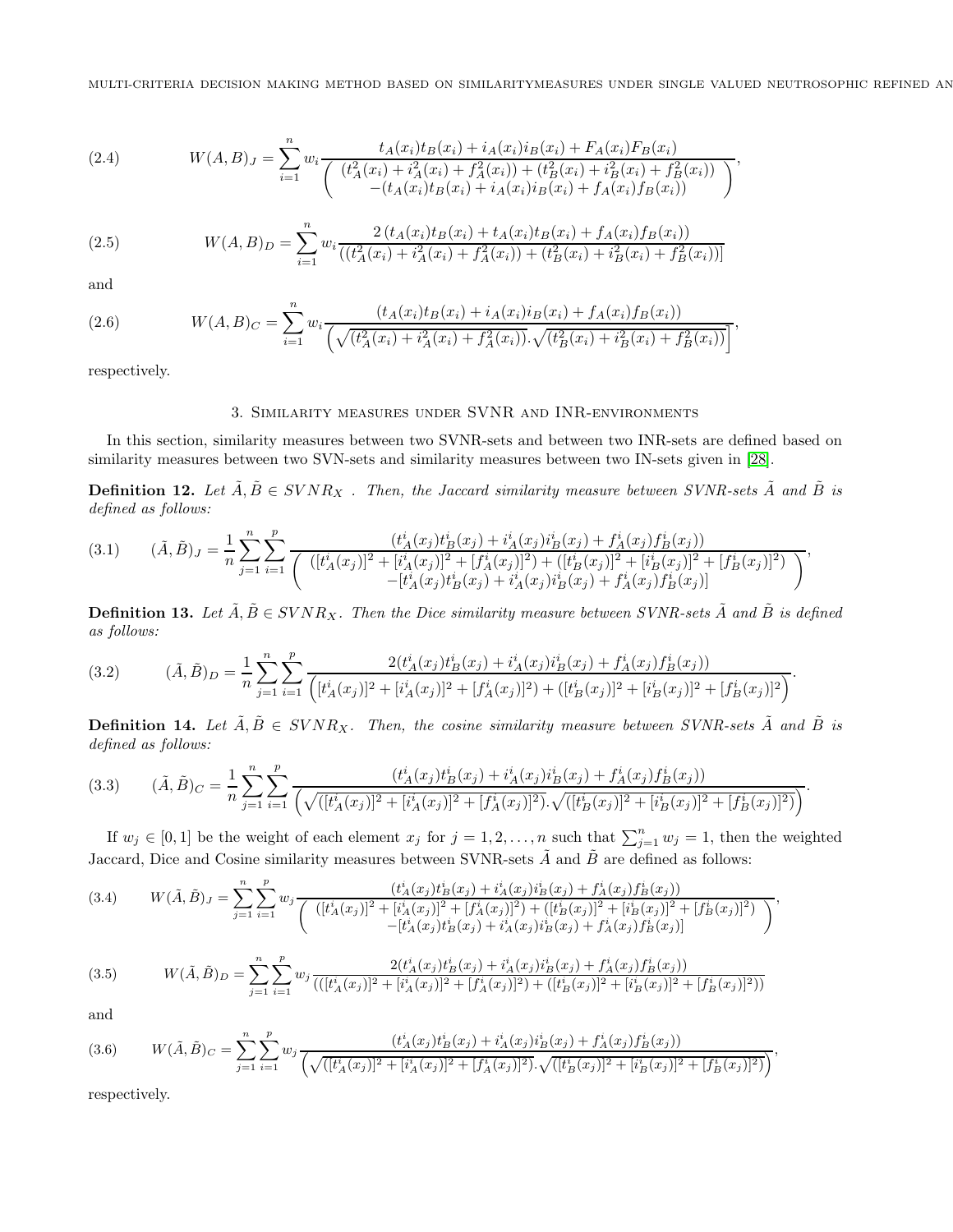<span id="page-6-0"></span>

| Similarity measures | Values |
|---------------------|--------|
| (A, B) <sub>J</sub> | 0.834  |
| $(A, B)_D$          | 0.908  |
| $(A, B)_C$          | 0.928  |

Table 1. Similarity measure under SVNR-environment

Table 2. Weighted similarity measures under SVNR-environment

| Similarity measure               | Values |
|----------------------------------|--------|
| $W(\overline{A},\overline{B})_J$ | 0.786  |
| $W(\ddot{A}, \ddot{B})_D$        | 0.879  |
| $W(\tilde{A},\tilde{B})_C$       | 0.429  |

**Example 2.** *Consider SVNR-sets*  $\tilde{A}$  *and*  $\tilde{B}$  *given in Example* [1.](#page-3-0) Then, by using Eqs.[\(3.1\)](#page-5-0),[\(3.2\)](#page-5-1) and [\(3.3\)](#page-5-2), *similarity measures between SVNR-sets*  $\tilde{A}$  *and*  $\tilde{B}$  *are obtained as in Table [1.](#page-6-0)* 

*If weights of the*  $x_1, x_2$  *and*  $x_3$  *are taken as*  $w_1 = .7$   $w_2 = .2$  *and*  $w_3 = .1$ *, respectively. Then, by using Eqs.[\(3.4\)](#page-5-3),[\(3.5\)](#page-5-4) and [\(3.6\)](#page-5-5), weighted similarity measures are obtained as in Table [3:](#page-10-0)*

<span id="page-6-1"></span>**Proposition 1.** Let  $\tilde{A}$  and  $\tilde{B}$  be two SVNR-sets. Then, each similarity measure  $(\tilde{A}, \tilde{B})_{\Lambda}(\Lambda = J, D, C)$  satisfies *the following properties:*

- $(1)$   $0 \leq (\tilde{A}, \tilde{B})$ <sub> $\Lambda \leq 1$ </sub>
- $(2)$   $(\tilde{A}, \tilde{B})$  $\Lambda = (\tilde{B}, \tilde{A})$  $\Lambda$ ;
- $(3)$   $(\tilde{A}, \tilde{B})_A = 1$  if  $\tilde{B} = \tilde{A}$  i.e.  $t^i{}_A(x_i) = t^i{}_B(x_i)$ ,  $i^i{}_A(x_i) = i^i{}_B(x_i)$ , and  $f^i{}_A(x_i) = f^i{}_B(x_i)$  for every  $x_j \in X$ *and*  $i \in I_p$ *.*
- *Proof.* (1) For  $p = 1$  Eq. [\(3.1\)](#page-5-0), [\(3.2\)](#page-5-1) and [\(3.3\)](#page-5-2) are reduce to Eq. [\(2.1\)](#page-4-0), [\(2.2\)](#page-4-1) and [\(2.3\)](#page-4-2), respectively. For all  $i \in I_p(p>1)$  according to inequality  $x^2 + y^2 \geq 2xy$ , for any  $x_j \in X$  we know that

$$
\sum_{i=1}^{p} ([t_A^i(x_j)]^2 + [t_B^i(x_j)]^2) \ge 2 \sum_{i=1}^{p} ([t_A^i(x_j)].[t_B^i(x_j)]),
$$
  

$$
\sum_{i=1}^{p} ([i_A^i(x_j)]^2 + [i_B^i(x_j)^2]) \ge 2 \sum_{i=1}^{p} ([i_A^i(x_j)].[i_B^i(x_j)])
$$
  

$$
\sum_{i=1}^{p} ([f_A^i(x_j)]^2 + [f_B^i(x_j)]^2) \ge 2 \sum_{i=1}^{p} ([f_A^i(x_j)].[f_B^i(x_j)]),
$$

and

 $\sum_{i=1}^p ([t_A^i(x_j)]^2 + [t_B^i(x_j)]^2 + [i_A^i(x_j)]^2 + [i_B^i(x_j)]^2 + [f_A^i(x_j)]^2 + [f_B^i(x_j)]^2) \geq 2 \sum_{i=1}^p ([t_A^i(x_j)] \cdot [t_B^i(x_j)] + [i_A^i(x_j)] \cdot [i_B^i(x_j)] + [i_A^i(x_j)] \cdot [i_A^i(x_j)] + [i_A^i(x_j)] \cdot [i_A^i(x_j)]$  $[f_A^i(x_j)]. [f_B^i(x_j)]$ . Thus,

$$
(3.7) \qquad \qquad \sum_{i=1}^{p} \frac{(t_A^i(x_j)t_B^i(x_j) + i_A^i(x_j)t_B^i(x_j) + f_A^i(x_j)f_B^i(x_j))}{\left(\left([t_A^i(x_j)]^2 + [t_A^i(x_j)]^2 + [f_A^i(x_j)]^2\right) + \left([t_B^i(x_j)]^2 + [t_B^i(x_j)]^2 + [f_B^i(x_j)]^2\right)\right)} \leq 1.
$$

and for all  $x_j \in X$ 

$$
(3.8) \qquad \sum_{j=1}^{n} \sum_{i=1}^{p} \frac{(t_A^i(x_j)t_B^i(x_j) + i_A^i(x_j)t_B^i(x_j) + f_A^i(x_j)f_B^i(x_j))}{\left( [t_A^i(x_j)]^2 + [i_A^i(x_j)]^2 + [f_A^i(x_j)]^2 \right) + \left( [t_B^i(x_j)]^2 + [i_B^i(x_j)]^2 + [f_B^i(x_j)]^2 \right)} \leq n.
$$

Similarly, Eq. $(3.2)$  and Eq.  $(3.3)$  are true.

(2) The proof is clear.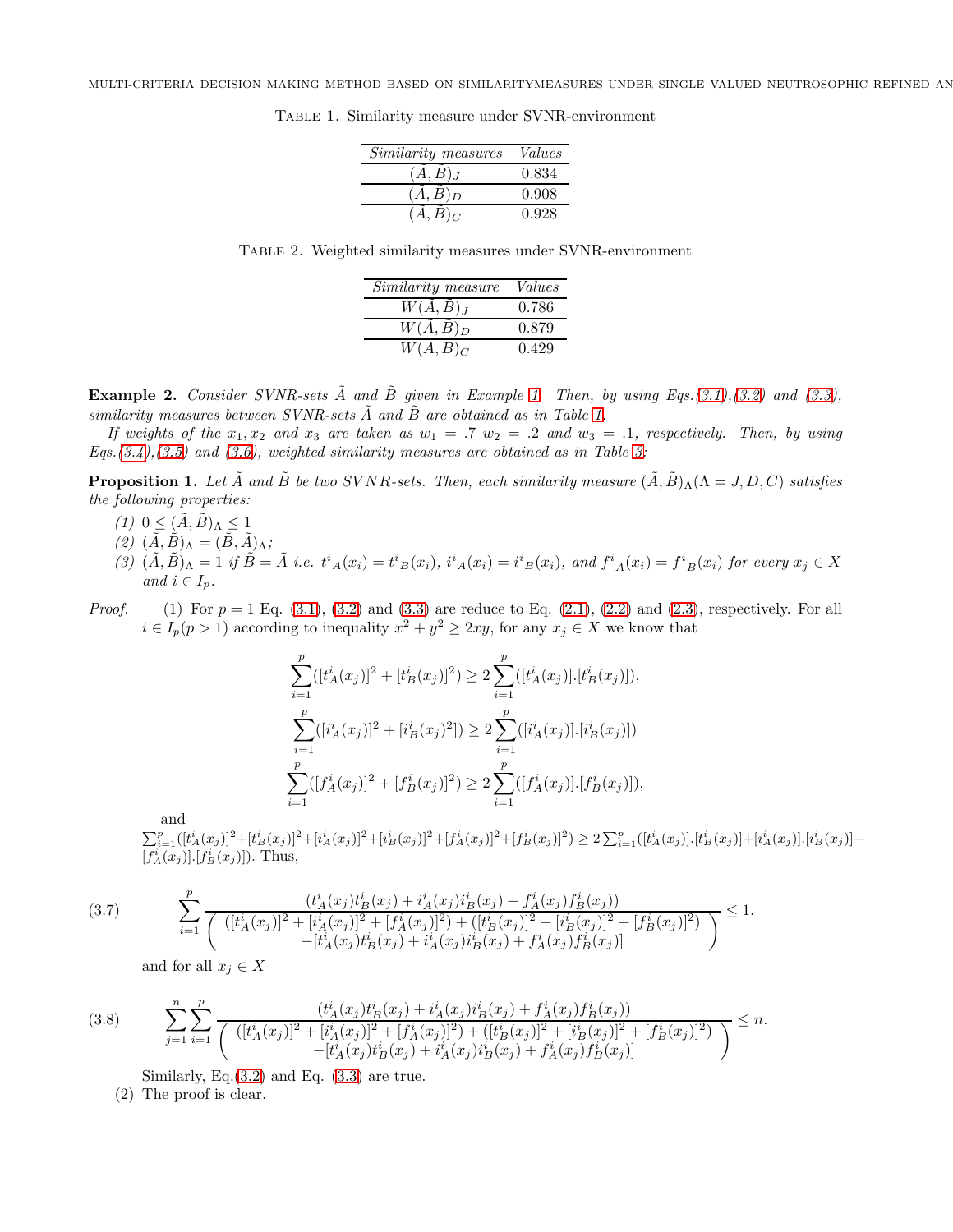(3) Let  $A = B$ . Then,  $t^i_A(x_j) = t^i_B(x_j)$ ,  $i^i_A(x_j) = i^i_B(x_j)$ , and  $f^i_A(x_j) = f^i_B(x_j)$  for all  $x_j \in X$  and  $i \in I_n$  and

$$
(\tilde{A}, \tilde{B})_J = \frac{1}{n} \sum_{j=1}^n \sum_{i=1}^p \frac{[t_A^i(x_j)]^2 + [t_A^i(x_j)]^2 + [f_A^i(x_j)]^2}{(2[t_A^i(x_j)]^2 + 2[t_A^i(x_j)]^2 + 2[f_A^i(x_j)]^2 - ([t_A^i(x_j)]^2 + [t_A^i(x_j)]^2 + [f_A^i(x_j)]^2))}
$$
  
= 
$$
\frac{1}{n} \sum_{j=1}^n \sum_{i=1}^n 1 = 1.
$$

For Dice and Cosine similarity measures, the proofs of can be made with similar way.

Each similarity measure between two SVNR-sets  $\tilde{A} = \left\{ \langle x, t_A^i(x), t_A^i(x), f_A^i(x) \rangle : x \in X, i \in I_p \right\}$  and  $\tilde{B} =$  $\left\{\langle x,t_B^i(x),t_B^i(x),f_B^i(x)\rangle : x \in X, i \in I_p\right\}$  are undefined when  $t^i{}_A(x) = i^i{}_A(x) = f^i{}_A(x) = 0$  and  $t^i{}_B(x) = 0$  $i^i{}_B(x) = f^i{}_B(x) = 0$  for all  $x \in X$  and  $i \in I_p$ .

**Proposition 2.** Let  $\tilde{A}, \tilde{B} \in SVNR_X$ . Then, each weighted similarity measure  $W(\tilde{A}, \tilde{B})_\Lambda (\Lambda = J, D, C)$  satisfies *the following properties:*

- $(1)$   $0 \leq W(A, B)_{\Lambda} \leq 1$ ,
- $(2) W(\tilde{A}, \tilde{B})$ <sub>Λ</sub> =  $W(\tilde{B}, \tilde{A})$ <sub>Λ</sub>,
- $(3) W(\tilde{A}, \tilde{B})$ <sub> $\Lambda$ </sub> = 1 if  $\tilde{B} = \tilde{A}$  *i.e.*  $t^i_A(x_j) = t^i_B(x_j)$ ,  $i^i_A(x_j) = i^i_B(x_j)$ , and  $f^i_A(x_j) = f^i_B(x_j)$  for every  $x_i \in X$  *and*  $i \in I_p$ *.*

*Proof.* The proofs can be made similar way to proof of Proposition [1.](#page-6-1)

Note that, if  $w_j (j = 1, 2, ..., n)$  values take as  $\frac{1}{n}$ , Eqs. [\(3.4\)](#page-5-3), [\(3.5\)](#page-5-4) and [\(3.6\)](#page-5-5) are reduced Eqs. [\(2.4\)](#page-5-6), [\(2.5\)](#page-5-7) and [\(2.6\)](#page-5-8), respectively.

Now similarity measures between two INR-sets will be defined as a extension of similarity measures between two IN-sets given in [\[28\]](#page-14-8).

For convenience,  $\ddot{A} = \left\{ \left\langle x, ([t^i_A(x), t^i_A(x)]), ([i^i_A(x), i^i_A(x)]), ([f^i_A(x), f^i_A(x)] ) \right\rangle : x \in X \text{ and } i \in I_p \right\}$  will be meant by  $\ddot{A} \in INR_X$ 

**Definition 15.** Let  $\ddot{A}, \ddot{B} \in INR_X$ . Then, the Jaccard similarity measure between INR-sets  $\ddot{A}$  and  $\ddot{B}$  is defined *as follows:*

$$
(3.9) \qquad (\ddot{A}, \ddot{B})_J = \frac{1}{n} \sum_{j=1}^n \sum_{i=1}^p \frac{\left( [t^i \frac{L}{A}(x_j)t^i \frac{L}{B}(x_j) + i^i \frac{U}{A}(x_j)t^i \frac{U}{B}(x_j)) \right)}{ \left( [t^i \frac{L}{A}(x_j)]^2 + [t^i \frac{L}{A}(x_j)]^2 + [t^i \frac{L}{A}(x_j)]^2 \right)} \right)} \qquad \left( [t^i \frac{L}{A}(x_j)]^2 + [t^i \frac{L}{A}(x_j)]^2 + [t^i \frac{L}{A}(x_j)]^2 + [t^i \frac{L}{A}(x_j)]^2 + [t^i \frac{L}{A}(x_j)]^2 + [t^i \frac{L}{A}(x_j)]^2 + [t^i \frac{L}{A}(x_j)]^2 + [t^i \frac{L}{A}(x_j)]^2 + [t^i \frac{L}{A}(x_j)]^2 + [t^i \frac{L}{A}(x_j)]^2 + [t^i \frac{L}{B}(x_j)]^2 + [t^i \frac{L}{B}(x_j)]^2 + [t^i \frac{L}{B}(x_j)]^2 + [t^i \frac{L}{B}(x_j)]^2 + [t^i \frac{L}{B}(x_j)]^2 + [t^i \frac{L}{B}(x_j)]^2 + [t^i \frac{L}{B}(x_j)]^2 + [t^i \frac{L}{B}(x_j)]^2 + [t^i \frac{L}{B}(x_j)]^2 \right)} - [t^i \frac{L}{A}(x_j)t^i \frac{L}{B}(x_j) + i^i \frac{L}{A}(x_j)t^i \frac{L}{B}(x_j) + i^i \frac{L}{A}(x_j)t^i \frac{L}{B}(x_j)]
$$

**Definition 16.** Let  $\ddot{A}, \ddot{B} \in INR_X$ . Then, the Dice similarity measure between INR-sets  $\ddot{A}$  and  $\ddot{B}$  is defined as *follows:*

$$
(3.10) \qquad (A, \ddot{B})_D = \frac{1}{n} \sum_{j=1}^n \sum_{i=1}^p \frac{1}{\left( \begin{array}{c} ([t^i{}_A^L(x_j)]^2 + [i^i{}_A^L(x_j)]^2 + [i^i{}_A^L(x_j)]^i{}_B^L(x_j) + i^i{}_A^U(i_j)]^i{}_B^U(j) \end{array} \right)}{((t^i{}_A^L(x_j))^2 + [i^i{}_A^L(x_j)]^i{}_B^L(x_j) + i^i{}_A^U(i_j)]^i{}_B^U(j) + \frac{1}{n} \left( \begin{array}{c} ([t^i{}_A^L(x_j)]^2 + [i^i{}_A^L(x_j)]^2 + [i^i{}_A^L(x_j)]^i{}_B^U(j) + [i^i{}_A^U(x_j)]^i{}_B^U(j) \end{array} \right)}{((t^i{}_A^L(x_j))^2 + [i^i{}_B^L(x_j)]^i{}_B^U(j) + \frac{1}{n} \left( \begin{array}{c} ([t^i{}_A^L(x_j)]^2 + [i^i{}_A^L(x_j)]^2 + [i^i{}_A^L(x_j)]^i{}_B^U(j) + [i^i{}_A^U(x_j)]^i{}_B^U(j) \end{array} \right)}{((t^i{}_B^L(x_j))^2 + [i^i{}_B^U(x_j)]^i{}_B^U(j) + \frac{1}{n} \left( \begin{array}{c} ([t^i{}_A^L(x_j)]^2 + [i^i{}_A^L(x_j)]^i{}_B^U(j) + [i^i{}_A^U(x_j)]^i{}_B^U(j) + [i^i{}_B^U(x_j)]^i{}_B^U(j) \end{array} \right)}{((t^i{}_B^L(x_j))^2 + [i^i{}_B^U(x_j)]^i{}_B^U(j) + \frac{1}{n} \left( \begin{array}{c} ([t^i{}_A^L(x_j)]^2 + [i^i{}_A^L(x_j)]^i{}_B^U(j) + [i^i{}_A^L(x_j)]^i{}_B^U(j) + [i^i{}_A^L(x_j)]^i{}_B^U(j) \end{array} \right)}{((t^i{}_B^L(x_j))^2 + [i^i{}_B^L(x_j)]^i{}_B^U(j) + \frac{1}{n} \left( \begin{array}{c} ([t^i{}_A^L(x_j)]^2 + [i^i{}_A^L(x_j)]^i{}_B^U(j) + [i
$$

**Definition 17.** Let  $\ddot{A}, \ddot{B} \in INR_X$ . Then the cosine similarity measure between  $\ddot{A}$  and  $\ddot{B}$  is defined as follows:

$$
(3.11) \qquad (\ddot{A}, \ddot{B})_C = \frac{1}{n} \sum_{j=1}^n \sum_{i=1}^p \frac{\left( \begin{array}{c} (t^i_{A}(x_j)t^i_{B}(x_j) + t^i_{A}(x_j)t^i_{B}(x_j)) \\ + (i^i_{A}(x_j)t^i_{B}(x_j) + i^i_{A}(x_j)t^i_{B}(i_j)) \\ + (f^i_{A}(x_j)t^i_{B}(x_j) + i^i_{A}(x_j)t^i_{B}(i_j)) \end{array} \right)}{\left( \begin{array}{c} \sqrt{([t^i_{A}(x_j)]^2 + [i^i_{A}(x_j)]^2 + [f^i_{A}(x_j)]^2 + [f^i_{A}(x_j)]^2 + [i^i_{A}(x_j)]^2 + [i^i_{A}(x_j)]^2 + [i^i_{A}(x_j)]^2 + [f^i_{A}(x_j)]^2 + [f^i_{B}(x_j)]^2 + [f^i_{B}(x_j)]^2 + [f^i_{B}(x_j)]^2 + [f^i_{B}(x_j)]^2 + [f^i_{B}(x_j)]^2 + [f^i_{B}(x_j)]^2 \end{array} \right)}.
$$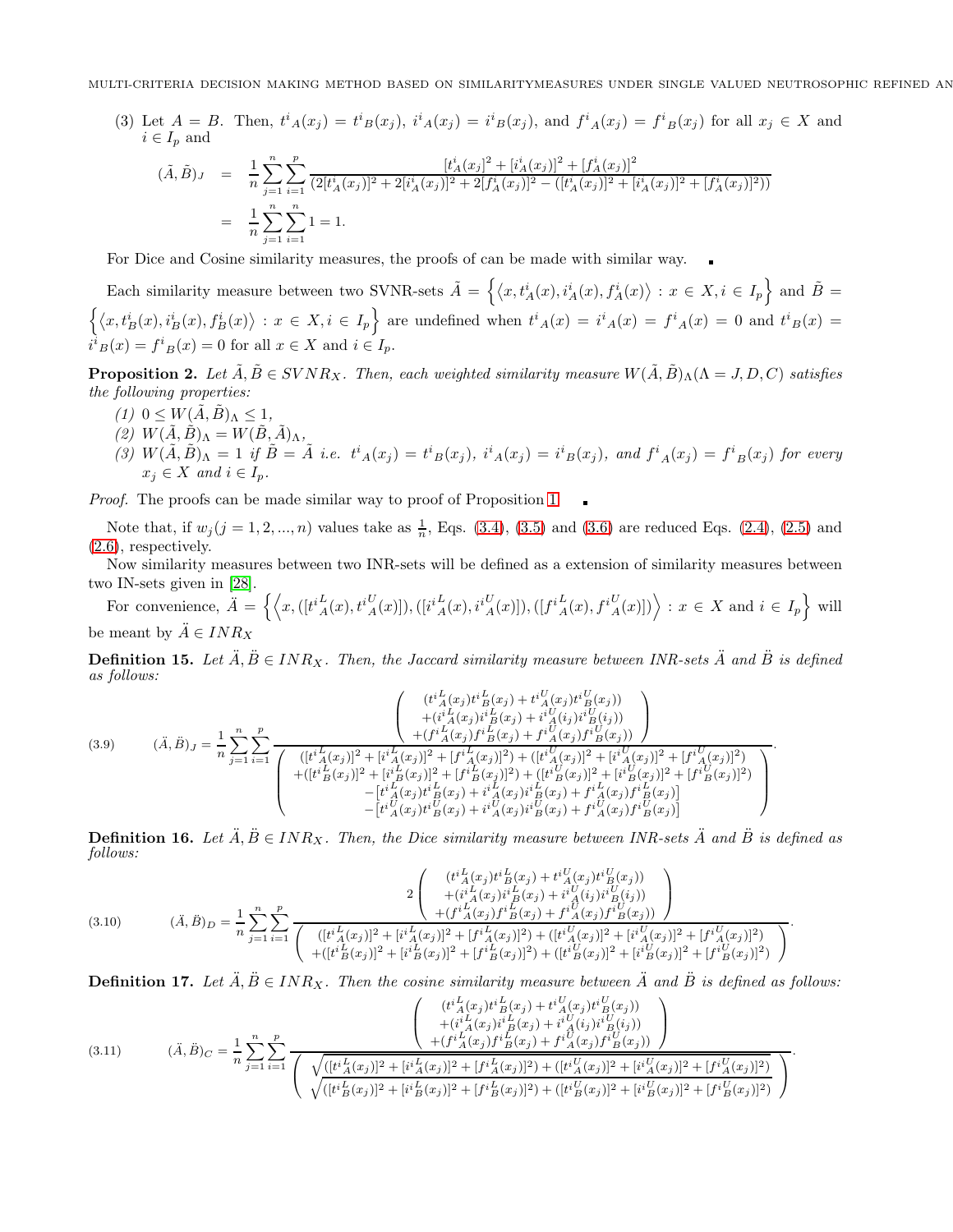If  $w_j \in [0,1]$  be the weight of each element  $x_j$  for  $j = 1, 2, \ldots, n$  such that  $\sum_{j=1}^n w_j = 1$ , then the weighted Jaccard, Dice and Cosine similarity measures between INR-sets  $\ddot{A}$  and  $\ddot{B}$  is defined as follows:

<span id="page-8-0"></span>
$$
(3.12) \tW(\ddot{A}, \ddot{B})_{J} = \sum_{j=1}^{n} \sum_{i=1}^{p} w_{j} \frac{\left( [t^{i} {L}_{A}(x_{j}) t^{i} {L}_{B}(x_{j}) + i^{i} {L}_{A}(x_{j}) t^{i} {L}_{B}(x_{j}) + i^{i} {L}_{A}(x_{j}) t^{i} {L}_{B}(x_{j})] \right)}{ \left( [t^{i} {L}_{B}(x_{j})]^{2} + [t^{i} {L}_{A}(x_{j}) f^{i} {L}_{B}(x_{j})]^{2} + [t^{i} {L}_{A}(x_{j}) f^{i} {L}_{B}(x_{j})]^{2} + [t^{i} {L}_{A}(x_{j})]^{2} + [t^{i} {L}_{A}(x_{j})]^{2} + [t^{i} {L}_{A}(x_{j})]^{2} + [t^{i} {L}_{A}(x_{j})]^{2} + [t^{i} {L}_{A}(x_{j})]^{2} + [t^{i} {L}_{A}(x_{j})]^{2} + [t^{i} {L}_{A}(x_{j})]^{2} + [t^{i} {L}_{A}(x_{j})]^{2} + [t^{i} {L}_{A}(x_{j})]^{2} + [t^{i} {L}_{B}(x_{j})]^{2} + [t^{i} {L}_{B}(x_{j})]^{2} + [t^{i} {L}_{B}(x_{j})]^{2} + [t^{i} {L}_{B}(x_{j})]^{2} + [t^{i} {L}_{B}(x_{j})]^{2} \right)}
$$
  
\t
$$
- [t^{i} {L}_{A}(x_{j}) t^{i} {L}_{B}(x_{j}) + i^{i} {L}_{A}(x_{j}) t^{i} {L}_{B}(x_{j}) + f^{i} {L}_{A}(x_{j}) t^{i} {L}_{B}(x_{j})] \right)
$$
  
\t(3.13) 
$$
W(\ddot{A}, \ddot{B})_{D} = \sum_{j=1}^{n} \sum_{i=1}^{p} w_{j} \frac{\left( [t^{i} {L}_{A}(x_{j}) t^{i} {L}_{B}(x_{j}) + i^{i} {L}_{A}(x_{j}) t^{i} {L}_{B}(x_{j}) + f^{i} {L}_{A}(x_{j}) t^{i} {L}_{B}(x_{j})] \right)}{ \left( [t^{i} {L}_{A}(x_{j}) t^{i
$$

<span id="page-8-2"></span><span id="page-8-1"></span>
$$
(3.14) \t W(\ddot{A}, \ddot{B})_C = \sum_{j=1}^n \sum_{i=1}^p w_j \frac{\left( \frac{+ (i_A^i(x_j)i_B^i(x_j) + i_A^i(x_j)i_B^i(x_j))}{+ (f_i^i(x_j)f_i^i(x_j) + f_i^j(x_j)f_i^i(x_j))} \right)}{\left( \sqrt{\frac{([t_i^i(x_j)]^2 + [i_i^i(x_j)]^2 + [f_i^i(x_j)]^2 + [f_i^i(x_j)]^2 + ([t_i^i(x_j)]^2 + [i_i^i(x_j)]^2 + [i_i^i(x_j)]^2 + [f_i^i(x_j)]^2 + [f_i^i(x_j)]^2 + [f_i^i(x_j)]^2 + [f_i^i(x_j)]^2 + [f_i^i(x_j)]^2 + [f_i^i(x_j)]^2 + [f_i^i(x_j)]^2 + [f_i^i(x_j)]^2 + [f_i^i(x_j)]^2 \right)}
$$

respectively.

**Proposition 3.**  $\ddot{A}, \ddot{B} \in INR_X$ . Then, each similarity measure  $(\ddot{A}, \ddot{B})_\Lambda(\Lambda = J, D, C)$  satisfies the following *properties:*

- $(1)$   $0 \leq (\ddot{A}, \ddot{B})$ <sub>Λ</sub> $\leq 1$
- $(2)$   $(\overline{A}, \overrightarrow{B})$  $\Lambda = (\overline{B}, \overline{A})$  $\Lambda$ ;
- $(3)$   $(\ddot{A}, \ddot{B})_{\Lambda} = 1$  if  $\ddot{B} = \ddot{A}$  i.e.  $[t^{iL}_{A}(x_{j}), t^{iU}_{A}(x_{j})] = [t^{iL}_{B}(x_{j}), t^{iU}_{B}(x_{j})],$   $[i^{iL}_{A}(x_{j}), i^{iU}_{A}(x_{j})] = [i^{iL}_{B}(x_{j}), i^{iU}_{B}(x_{j})],$  $and \ [f^{i}_{A}(x_j), f^{i}_{A}(x_j)] = [f^{i}_{B}(x_j), f^{i}_{B}(x_j)] \ for \ all \ x_j \in X \ and \ i \in I_p.$

*Proof.* The proofs can be made similar way to proof of Proposition [1.](#page-6-1)

**Proposition 4.**  $\ddot{A}, \ddot{B} \in INR_X$ . Then, each weighted similarity measure  $W(\ddot{A}, \ddot{B})_\Lambda(\Lambda = J, D, C)$  satisfies the *following properties:*

- $(1)$   $0 \leq W(\ddot{A}, \ddot{B})$ <sub>Λ</sub> $\leq 1$
- $(2) W(\ddot{A}, \ddot{B})$ <sub>Λ</sub> =  $W(\ddot{B}, \ddot{A})$ <sub>Λ</sub>;
- $(3)$   $W(\ddot{A}, \ddot{B})_{\Lambda} = 1$  if  $\tilde{B} = \tilde{A}$  *i.e.*  $[t^{i}_{A}(x_{j}), t^{i}_{A}(x_{j})] = [t^{i}_{B}(x_{j}), t^{i}_{B}(x_{j})],$   $[i^{i}_{A}(x_{j}), i^{i}_{A}(x_{j})] = [i^{i}_{B}(x_{j}), i^{i}_{B}(x_{j})],$  $and \ [f^{i}_{A}(x_{j}), f^{i}_{A}(x_{j})] = [f^{i}_{B}(x_{j}), f^{i}_{B}(x_{j})]$  *for every*  $x_{j} \in X$  *and*  $i \in I_{p}$ *.*

*Proof.* The proofs can be made similar way to proof of Proposition [1.](#page-6-1)

Note that if  $[t_A^i(x), t_A^i(y)] = [0,0], [i_A^i(x), i_A^i(y)] = [0,0], [f_A^i(x), f_A^i(y)] = [0,0]$  and  $[t_B^i(x), t_B^i(y)] = [0,0]$  $[0,0],[i_{B}^{i}](x),i_{B}^{i}(x)]=[0,0],[f_{B}^{i}](x),f_{B}^{i}(x)]=[0,0],$  each similarity measure between two INR-sets  $\ddot{A}$  and  $\ddot{B}$ are undefined.

## 4. Similarity measure based multicriteia decision making under SVNR-environment and INR-environment

In this section, applications of weighted similarity measures in multicriteia decision making problems under SVNR-environment and INR-environment are given.

Let us consider a MCDM problem with k alternatives and r criteria. Let  $A = \{A_1, A_2, ..., A_k\}$  be a set of alternatives and  $C = \{C_1, C_2, ..., C_r\}$  be the set of criteria and  $w = \{w_1, w_2, ... w_r\}$  be weights of the criteria  $C_j (j = 1, 2, ..., r)$  such that  $w_j \ge 0 (j = 1, 2, ..., r)$  and  $\sum_{i=1}^r w_i = 1$ .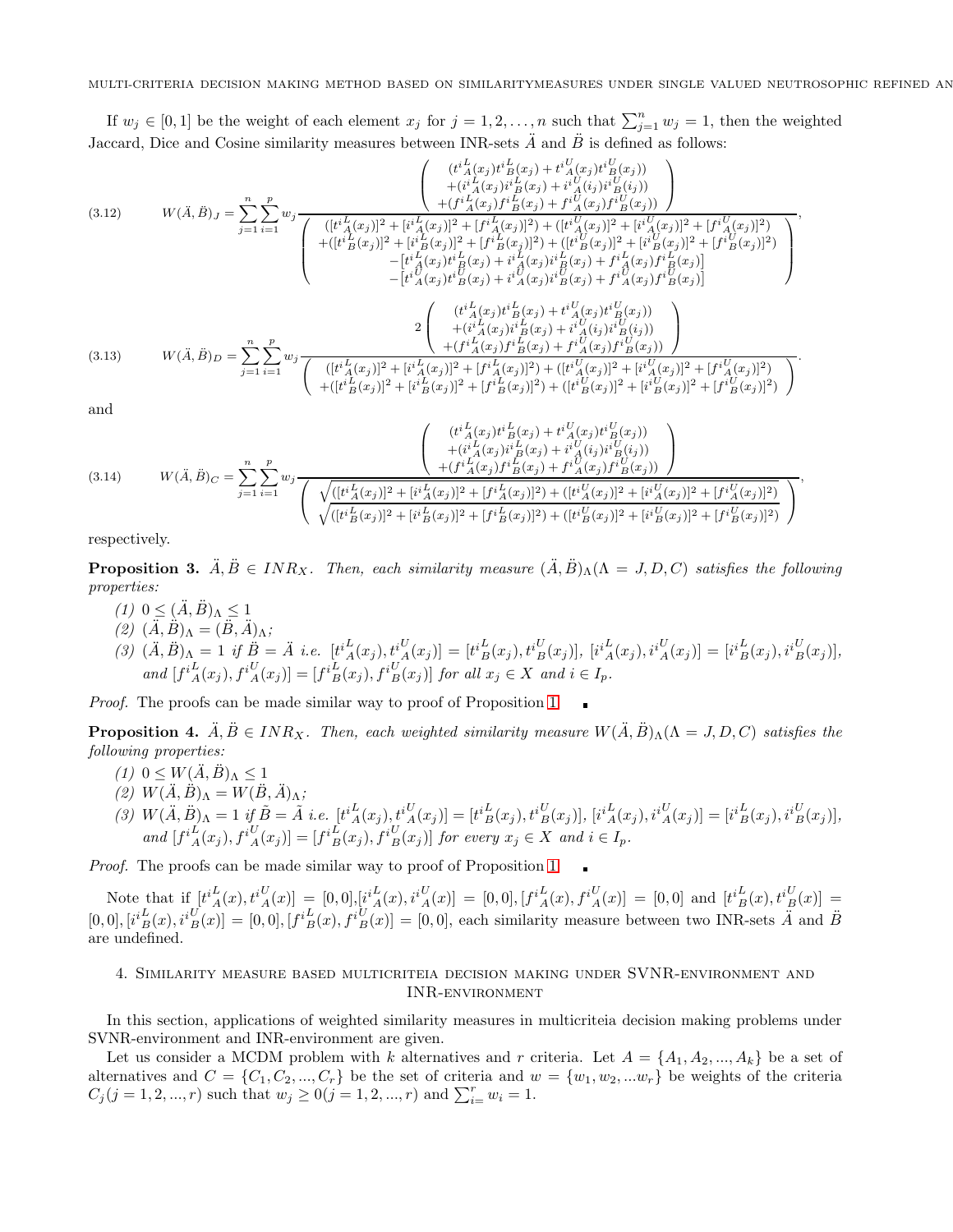4.1. Multi-criteria decision making under SVNR-environment. Let  $\{A_1, A_2, ..., A_k\}$  be a set of alternatives and  $\{C_1, C_2, ..., C_r\}$  be a set of criterion. Alternatives  $A_i(i = 1, 2, ..., k)$  are characterized by SVNR-values for each  $C_i$   $(i = 1, 2, ..., r)$  as follows:

$$
A_i = \left\{ \langle C_j, (t_{A_i}^1(C_j), ..., t_{A_i}^p(C_j)), (i_{A_i}^1(C_j), ..., i_{A_i}^p(C_j)), (f_{A_i}^1(C_j), ..., f_{A_i}^p(C_j)) \rangle : C_j \in C \right\},\
$$

for the sake of shortness,  $(t_{A_i}^1(C_j),...,t_{A_i}^p(C_j)), (i_{A_i}^1(C_j),...,i_{A_i}^p(C_j))$  and  $(f_{A_i}^1(C_j),...,f_{A_i}^p(C_j))$  are denoted by  $(t_{ij}^1, ..., t_{ij}^p), (i_{ij}^1, ..., i_{ij}^p)$  and  $(f_{ij}^1, ..., f_{ij}^p)$ , respectively. Thus, the evaluation of the alternative  $A_i$  with respect to the criteria  $C_j$  made by expert or decision maker can be briefly written as  $\gamma_{ij} = \langle (t_{ij}^1, ..., t_{ij}^p), (i_{ij}^1, ..., i_{ij}^p) \rangle$  $(f_{ij}^1, ..., f_{ij}^p) \rangle (i = 1, 2, ..., k; j = 1, 2, ..., r)$ . Hence, SVNR-decision matrix  $D = [\gamma_{ij}]_{k \times r}$  can be constructed.

In MCDM environment, to characterize the best alternative properly in the decision set the notion of the ideal point is used. To evaluate the criteria, two type modifiers called benefit criteria (BC) and cost criteria (CC) are generally used.

In this study, for benefit criteria (BC) and cost criteria (CC) ideal SVNR-values denoted by A<sup>∗</sup> are defined as follows:

$$
\bullet \ \ \gamma_j^* = \langle (t^1{}_j^*,....,t^p{}_j^*),(i^1{}_j^*,....,i^p{}_j^*),(f^1{}_j^*,....,f^p{}_j^*) \rangle = \left\langle \begin{array}{c} (max_i(t^1_{ij}),....,max_i(t^p_{ij})),(min_i(i^1_{ij}),....,min_i(i^p_{ij})), \\ (min_i(f^1_{ij}),....,min_i(f^p_{ij})) \end{array} \right\rangle
$$
  
\n
$$
\bullet \ \gamma_j^* = \langle (t^1{}_j^*,....,t^p{}_j^*),(i^1{}_j^*,....,i^p{}_j^*),(f^1{}_j^*,....,f^p{}_j^*) \rangle = \left\langle \begin{array}{c} (max_i(t^1_{ij}),....,max_i(t^p_{ij})),(min_i(t^p_{ij})) \\ (min_i(t^1_{ij}),....,min_i(t^p_{ij})),(max_i(i^1_{ij}),....,max_i(i^p_{ij})), \\ (max_i(f^1_{ij}),....,max_i(t^p_{ij})) \end{array} \right\rangle,
$$

respectively. Here equations are called positive ideal solution and negative ideal solution, respectively.

#### **ALGORITHM**

- Step 1: Determination of BC and CC criteria.
- Step 2: Determination of ideal SVNR-values A<sup>∗</sup>
- Step 3: Calculation of weighted similarity measures In this step, using one of the Eq. [\(3.4\)](#page-5-3), Eq. [\(3.5\)](#page-5-4) or Eq.[\(3.6\)](#page-5-5) weighted similarity measures between the ideal alternative  $A^*$  and  $A_i(i = 1, 2, ..., k)$  are calculated.
- Step 4: Ranking of the alternative

Considering the values obtained using one of the Eq.  $(3.4)$ , Eq.  $(3.5)$  or Eq. $(3.6)$ , the ranking order of all the alternatives can be easily determined.

## Illustrative example 1

Let us consider the decision making problem given in [\[30\]](#page-14-13). We adapt this decision making problem to SVNRset. There is an investment company, which wants to invest a sum money in the best option. There is a panel with four possible alternatives to invest the money: (1)  $A_1$  is a car company; (2)  $A_2$  is a food company; (3)  $A_3$ is a computer company;  $(4)$   $A_4$  is an arms company. The investment company must take a decision according to the three criteria (1)  $C_1$  is the risk; (2)  $C_2$  is the growth; (3)  $C_3$  is an environmental impact, The weights of criteria  $C_1, C_2$  and  $C_3$  are given by  $w_1 = 0.35, w_2 = 0.25$  and  $w_3 = 0.40$ , respectively. The four alternatives are to evaluated under the criteria by SVNR-values provided by decision maker. These values are shown in SVNR-decision matrix as follows:

$$
D = [\gamma_{ij}]_{k \times r} = \left( \begin{array}{ccc} \langle (.1, .2, .4), (.3, .3, .5), (.2, .4, .8) \rangle & \langle (.1, .4, .6), (.2, .3, .7), (.1, .3, .3) \rangle & \langle (.0, .3, .3), (.1, .5, .6), (.5, .6, .9) \rangle \\ \langle (.3, .3, .3, .5), (.0, .1, .3), (.1, .4, .7) \rangle & \langle (.4, .6, .7), (.2, .5, .8), (.1, .5, .5) \rangle & \langle (.3, .3, .4), (.2, .6, .7), (.3, .4, .7) \rangle \\ \langle (.3, .3, .3), (.0, .1, .3), (.1, .4, .7) \rangle & \langle (.4, .5, .6), (.2, .3, .6), (.1, .3, .4) \rangle & \langle (.1, .3, .4), (.1, .4, .6), (.3, .3, .5) \rangle \\ \langle (.2, .4, .9), (.1, .5, .6), (.3, .5, 1) \rangle & \langle (.0, .2, .4), (.1, .5, .7), (.6, .7, .9) \rangle & \langle (.8, .8, .9), (.3, .4, .4), (.6, .6, .8) \rangle \end{array} \right)
$$

- Step 1: Let us consider  $C_1$  and  $C_2$  as benefit criteria and  $C_3$  as cost criterion.
- Step 2: From SVNR-decision matrix, ideal alternative A<sup>∗</sup> can be obtained as follows:

$$
A^* = \{ \langle (.5, .6, .9), (.0, .1, .3), (.1, .4, .6) \rangle, \langle (.4, .6, .7), (.1, .3, .6), (.1, .3, .3) \rangle, \langle (.0, .3, .3), (.3, .6, .7), (.6, .6, .9) \rangle \}
$$

• Step 3: By using the Eqs.  $(3.1), (3.4), (3.2), (3.5), (3.3)$  $(3.1), (3.4), (3.2), (3.5), (3.3)$  $(3.1), (3.4), (3.2), (3.5), (3.3)$  $(3.1), (3.4), (3.2), (3.5), (3.3)$  $(3.1), (3.4), (3.2), (3.5), (3.3)$  $(3.1), (3.4), (3.2), (3.5), (3.3)$  $(3.1), (3.4), (3.2), (3.5), (3.3)$  $(3.1), (3.4), (3.2), (3.5), (3.3)$  and  $(3.6),$  for  $\Lambda \in \{J, D, C\}$ , similarity measures and weighted similarity measures are obtained as in Table [3](#page-10-0)

.

• Step 4: Rankings of the alternatives are shown in last column of Table [3.](#page-10-0)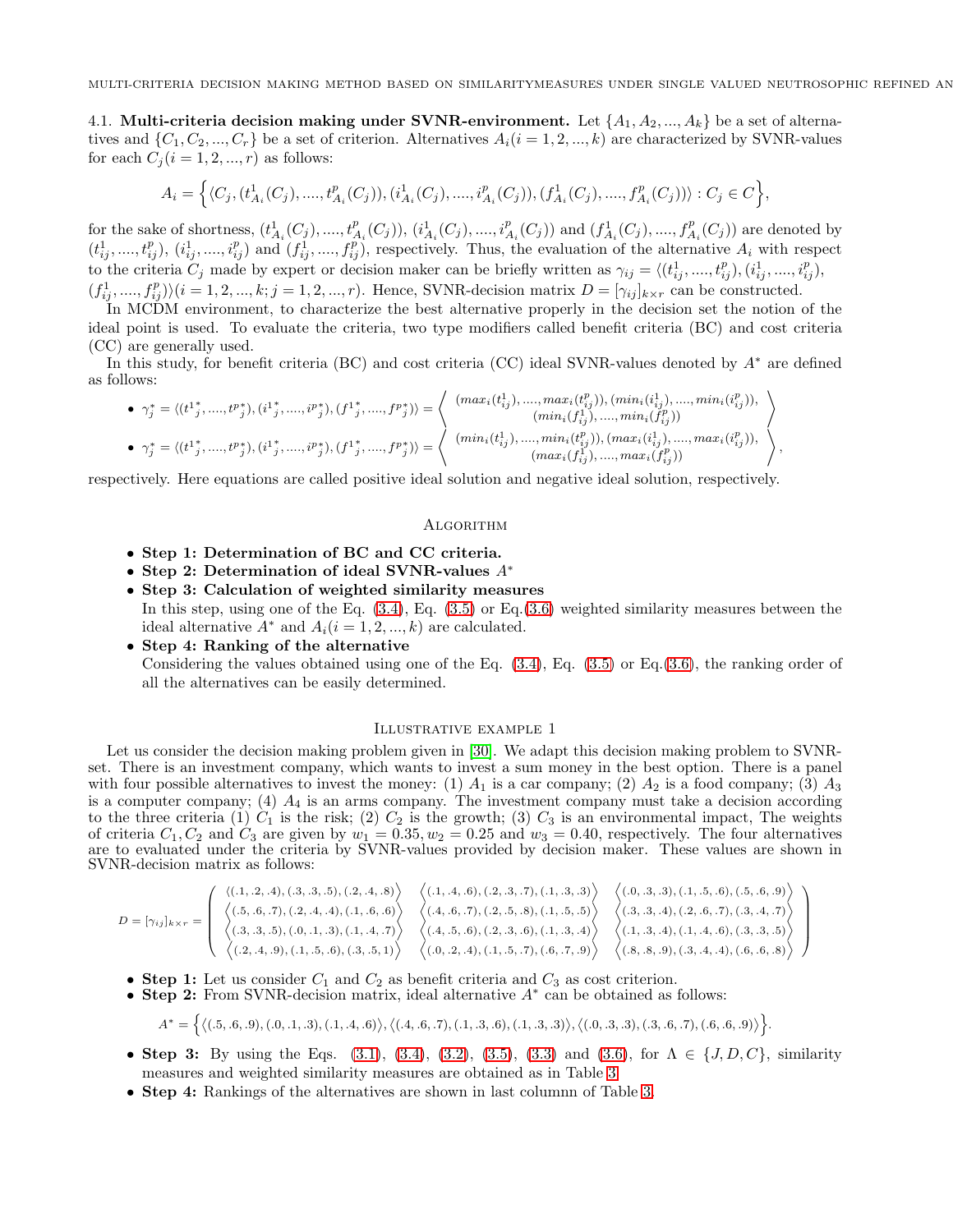| Similarity measure | Values                                                                                                         | Ranking order                       |
|--------------------|----------------------------------------------------------------------------------------------------------------|-------------------------------------|
| $(A^*,A_i)_J$      | $(A^*, A_1)_J = 0.83489$<br>$(A^*, A_2)_J = 0.90254$<br>$(A^*, A_3)_J = 0.86578$<br>$(A^*, A_4)_J = 0.65791$   | $A_2 \succ A_3 \succ A_1 \succ A_4$ |
| $(A^*,A_i)_D$      | $(A^*, A_1)_D = 0.90283$<br>$(A^*, A_2)_D = 0.94872$<br>$(A^*, A_3)_D = 0.92618$<br>$(A^*, A_4)_D = 0.78961$   | $A_2 \succ A_3 \succ A_1 \succ A_4$ |
| $(A^*,A_i)_C$      | $(A^*, A_1)_C = 0.90937$<br>$(A^*, A_2)_C = 0.95841$<br>$(A^*, A_3)_C = 0.96019$<br>$(A^*, A_4)_C = 0.80492$   | $A_3 \succ A_2 \succ A_1 \succ A_4$ |
| $W(A^*,A_i)_J$     | $W(A^*,A_1)_J=0.83534$<br>$W(A^*, A_2)_J = 0.75035$<br>$W(A^*,A_3)_J=0.85113$<br>$W(A^*, A_4)_J = 0.66726$     | $A_3 \succ A_1 \succ A_2 \succ A_4$ |
| $W(A^*,A_i)_D$     | $W(A^*,A_1)_D = 0.90259$<br>$W(A^*, A_2)_D = 0.94726$<br>$W(A^*,A_3)_D = 0.91794$<br>$W(A^*, A_4)_D = 0.79671$ | $A_2 \succ A_3 \succ A_1 \succ A_4$ |
| $W(A^*,A_i)_C$     | $W(A^*,A_1)_C=0.90911$<br>$W(A^*,A_2)_C = 0.95613$<br>$W(A^*,A_3)_C=0.95695$<br>$W(A^*,A_4)_C = 0.81158$       | $A_3 \succ A_2 \succ A_1 \succ A_4$ |

<span id="page-10-0"></span>Table 3. Similarity measure values under INR-environment

4.2. Multi-attribute decision making under INR-environment. Let alternatives  $A_i(i = 1, 2, ..., k)$  are characterized by INR-values for each criterion  $C_i$  ( $i = 1, 2, ..., r$ ) as follows:

$$
A_i = \left\{ \begin{array}{c} \langle C_j, ([t^{1L}_{A_i}(C_j), t^{1L}_{A_i}(C_j)], ..., [t^{pL}_{A_i}(C_j), t^{pL}_{A_i}(C_j)] ), ([i^{1L}_{A_i}(C_j), i^{1L}_{A_i}(C_j)], ..., [i^{pL}_{A_i}(C_j), i^{pL}_{A_i}(C_j)] ), \\ ([t^{1L}_{A_i}(C_j), f^{1L}_{A_i}(C_j)], ..., [t^{pL}_{A_i}(C_j), f^{pL}_{A_i}(C_j)] ) \rangle : C_j \in C \end{array} \right\}.
$$
  
venience, 
$$
([t^{1L}_{A_i}(C_j), t^{1L}_{A_i}(C_j)], ..., [t^{pL}_{A_i}(C_j), t^{pL}_{A_i}(C_j)] ), ([i^{1L}_{A_i}(C_j), i^{1L}_{A_i}(C_j)], ..., [i^{pL}_{A_i}(C_j),
$$

For con  $i^{p}L_{A_i}(C_j)$ ]) and  $([f^{1}L_{A_i}(C_j), f^{1}L_{A_i}(C_j)], \dots, [f^{p}L_{A_i}(C_j), f^{p}L_{A_i}(C_j)])$  are denoted by  $([t^{1}L_{ij}], \dots, [t^{p}L_{ij}]),$  $([i_{ij}^{1L}, \ldots, [i_{ij}^{pU}])$  and  $([f_{ij}^{1L}, \ldots, [f^{pU}_{ij}])$ , respectively. So INR-value  $\theta_{ij} = \langle ([t_{ij}^{1L}, t_{ij}^{U}], \ldots, [t_{ij}^{pL}, t_{ij}^{pU}])$ ,  $([i_{ij}^{1L}, i_{ij}^{U}], ..., [i_{ij}^{PL}, i_{ij}^{U}]), ([f_{ij}^{1L}, f_{ij}^{1U}], ..., [f_{ij}^{PL}, f_{ij}^{1U}])\rangle (i = 1, 2, ..., k; j = 1, 2, ..., r)$  which is generally obtained from the evaluation of the alternative  $A_i$  with related to the criteria  $C_j$  by opinion of expert or decision maker. Thus, INR-decision matrix  $D = [\theta_{ij}]_{k \times r}$  can be constructed.

In this study, for benefit criteria (BC) and cost criteria (CC) ideal INR-values denoted by A<sup>∗</sup> are defined as follows:  $\mathbf{r}$ 

$$
\begin{array}{ll}\bullet \ \ \theta_j^* = \langle \left(t^1{}_j^*,... ,t^p{}_j^*\right) , \left(i^1{}_j^*,... ,i^p{}_j^*\right) , \left(f^1{}_j^*,... ,f^p{}_j^*\right) \rangle = \left\langle \begin{array}{c} ([max_i(t^1{}_{ij}^L),max_i(t^1{}_{ij}^U)],...,[max_i(t^p{}_{ij}^L),max_i(t^p{}_{ij}^U)] ), \\ \left([min_i(t^1{}_{ij}^L),min_i(t^1{}_{ij}^U)],..., [min_i(t^p{}_{ij}^L),min_i(t^p{}_{ij}^U)] \right) , \\ \left([min_i(t^1{}_{ij}^L),min_i(t^p{}_{ij}^U)],..., [min_i(t^p{}_{ij}^L),min_i(t^p{}_{ij}^U)] \right) \end{array} \right\rangle \\ \bullet \ \ \theta_j^* = \langle \left(t^1{}_j^*,...,t^p{}_j^*,(i^1{}_j^*,...,i^p{}_j^*), (f^1{}_j^*,...,f^p{}_j^* ) \right\rangle = \left\langle \begin{array}{c} ([min_i(t^1{}_{ij}^L),min_i(t^1{}_{ij}^U)],..., [min_i(t^p{}_{ij}^L),min_i(t^p{}_{ij}^U)] ), \\ \left([min_i(t^1{}_{ij}^L),min_i(t^1{}_{ij}^U)],..., [min_i(t^p{}_{ij}^L),min_i(t^p{}_{ij}^U)] \right) , \\ \left([max_i(t^1{}_{ij}^L),max_i(t^1{}_{ij}^U)],..., [max_i(t^p{}_{ij}^L),max_i(t^p{}_{ij}^U)] \right) , \\ \left([max_i(t^1{}_{ij}^L),max_i(t^p{}_{ij}^U)],..., [max_i(t^p{}_{ij}^L),max_i(t^p{}_{ij}^U)] \right) \end{array} \right\rangle, \end{array}
$$

respectively.

### **ALGORITHM**

• Step 1: Determination of BC and CC criteria.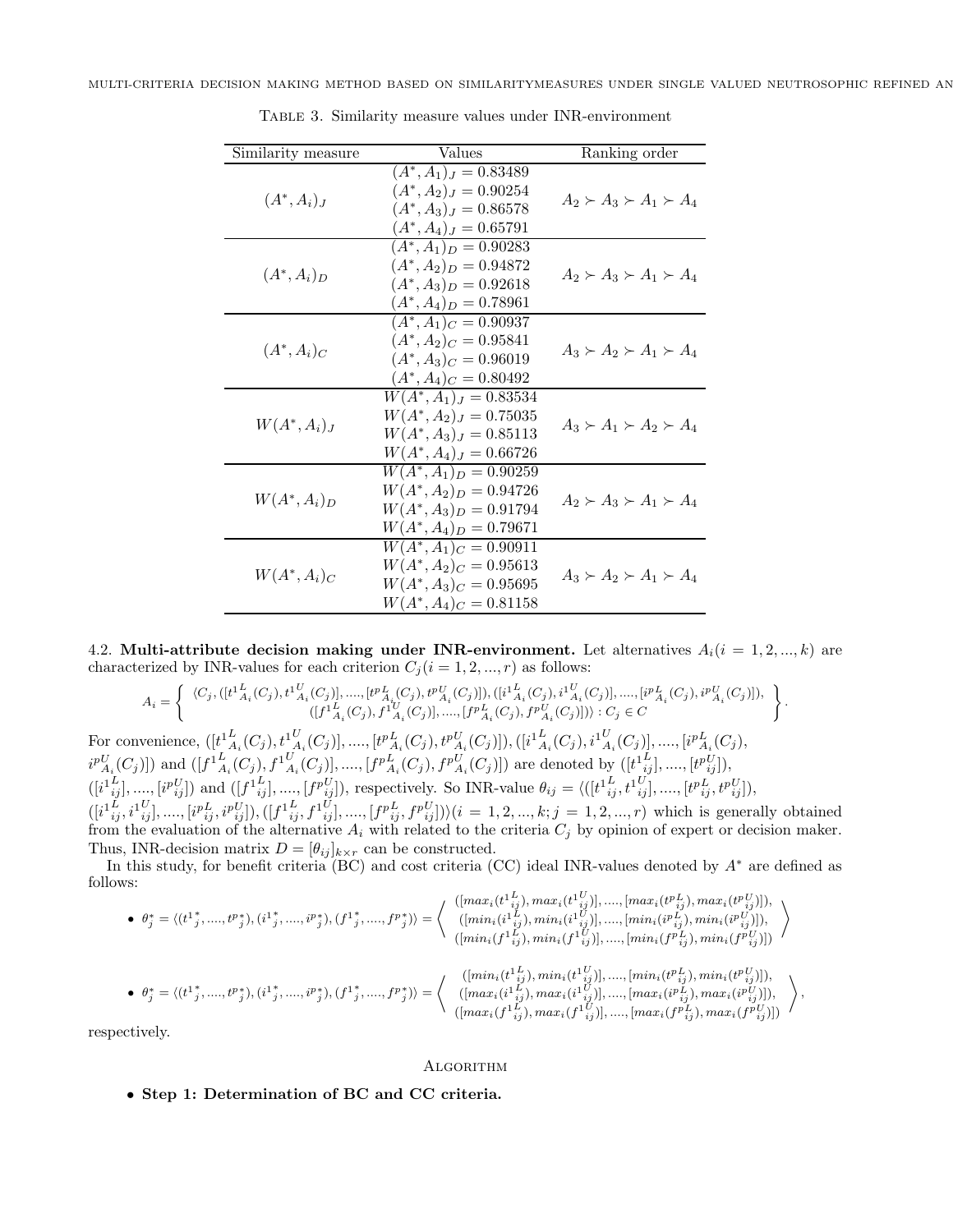- Step 2: Determination of ideal INR-values A<sup>∗</sup> solution
- Step 3: Calculation of weighted similarity measures
- In this step, using one of the Eq.  $(3.12)$ , Eq.  $(3.13)$  or Eq. $(3.14)$  weighted similarity measures between the ideal alternative  $A^*$  and INR-sets  $A_i(i = 1, 2, ..., k)$  are calculated.
- Step 4: Ranking of the alternative According to the values obtained using one of the Eq. [\(3.12\)](#page-8-0), Eq. [\(3.13\)](#page-8-1) or Eq.[\(3.14\)](#page-8-2), the ranking order of all the alternatives can be easily determined.

### <span id="page-11-0"></span>Illustrative example 2

In this example, alternatives and criteria given in previous illustrative example will be considered under INR-environment. The four alternatives are to evaluated under the criteria by INR-values provided by decision maker. These values are shown in INR-decision matrix as follows:

$$
D = [\gamma_{ij}]_{k \times r} = \begin{pmatrix} \langle [.2, .3], [.2, .5], [.4, .7], \\ \langle [.3, .4], [.3, .6], [.5, .9] \rangle \\ \langle [.2, .5], [.4, .7], [.8, .8] \rangle \end{pmatrix} \times \begin{pmatrix} \langle [.1, .5], [.4, .5], [.5, .1], \\ \langle [.2, .5], [.4, .7], [.8, .8] \rangle \end{pmatrix} \times \begin{pmatrix} \langle [.1, .2], [.3, .8], [.3, .8] \rangle \\ \langle [.1, .2], [.3, .8], [.3, .8] \rangle \end{pmatrix} \times \begin{pmatrix} \langle [.1, .2], [.5, .6], [.6, .6], \\ \langle [.5, .5], [.6, .7], [.9, .9] \rangle \\ \langle [.5, .5], [.6, .7], [.9, .9] \rangle \end{pmatrix} \times \begin{pmatrix} \langle [.1, .2], [.2, .8], [.4, .8], \\ \langle [.4, .5], [.2, .8], [.5, .7] \rangle \\ \langle [.4, .5], [.3, .6], [.5, .7] \rangle \end{pmatrix} \times \begin{pmatrix} \langle [.1, .4], [.4, .5], [.6, .6], \\ \langle [.2, .3], [.3, .4], [.7, .8] \rangle \\ \langle [.1, .5], [.3, .6], [.3, .7] \rangle \end{pmatrix} \times \begin{pmatrix} \langle [.1, .6], [.5, .6], [.6, .7], \\ \langle [.1, .6], [.5, .6], [.6, .7], \\ \langle [.5, .8], [.6, .8], [.9, 1] \rangle \end{pmatrix} \times \begin{pmatrix} \langle [.1, .4], [.2, .5], [.4, .6], \\ \langle [.2, .3], [.4, .5], [.8, 1] \rangle \end{pmatrix} \times \begin{pmatrix} \langle [.2, .3], [.4, .5], [.6, .7], \\ \langle [.2, .5], [.4, .6], \langle [.2, .1], [.4, .4] \rangle \\ \langle [.2, .3], [.4, .4], \langle [.4, .4] \rangle \end{pmatrix} \times \begin{pmatrix} \langle [.1
$$

- Step 1: Let us consider  $C_1$  and  $C_2$  as benefit criteria and  $C_3$  as cost criterion.
- Step 2: From INR-decision matrix, ideal alternative A<sup>∗</sup> can be obtained as follows:

$$
A^* = \left\{ \langle ([.2, .4], [.2, .8], [.4, .8]), ([.3, .4], [.3, .4], [.5, .6]), ([.1, .3], [.4, .5], [.8, .8]) \rangle, \langle ([.2, .5], [.4, .5], [.6, 1]), ([.2, .3], [.3, .4], [.7, .8]), ([.1, .2], [.3, .4], [.3, .4]) \rangle, \langle ([.0, .1], [.3, .3], [.3, .4]), ([.1, .6], [.5, .6], [.6, .8]), ([.5, .8], [.6, .8], [.9, 1]) \rangle \right\}.
$$

- Step 3: By using the Eq.  $(3.12)$ , Eq.  $(3.13)$  and Eq.  $(3.14)$  similarity measures and weighted similarity measures are obtained as shown in Table [4.](#page-12-3)
- Step 4: Rankings of the alternatives are shown in last column of Table [4.](#page-12-3)

## 5. Consistency analysis of similarity measures based INR-sets

In this section, to determine which similarity measure gives more consistent results, a method is given. Let  $A = \{A_1, A_2, ..., A_n\}$  be a set of alternatives,  $C = \{C_1, C_2, ..., C_k\}$  be a set of criteria and  $A^*$  be set of ideal alternative values obtained from decision matrix defined in illustrative example of similarity measures based on INR-set. Then, consistency of the similarity measures based INR-values is define by as follows:

$$
C(A^*, A_i)_{\Lambda} = \frac{1}{n} \sum_{i=1}^n |(A^{*L}, A_i^L)_{\Lambda} - (A^{*U}, A_i^U)_{\Lambda}|.
$$

Here,  $A^*{}^L$  and  $A^*{}^U$  are determined with help of INR-decision matrix using formula of benefit criteria (BC) and cost criteria (CC) given as follows: For  $\Delta \in \{L = lower, U = upper\}$ 

$$
\bullet \quad \delta_{j}^{*\Delta} = \langle (t^{1 \ * \Delta}_{j},....,t^{p \ * \Delta}_{j}), (i^{1 \ * \Delta}_{j},....,i^{p \ * \Delta}_{j}), (f^{1 \ * \Delta}_{j},....,f^{p \ * \Delta}_{j}) \rangle = \left\langle \begin{array}{c} (max_{i} (t^{1 \: \Delta}_{i j}),....,max_{i} (t^{p \: \Delta}_{i j})), \\ (min_{i} (i^{1 \: \Delta}_{i j}),....,min_{i} (i^{p \: \Delta}_{i j})), \\ (min_{i} (f^{1 \: \Delta}_{i j}),....,min_{i} (f^{p \: \Delta}_{i j}))) \end{array} \right\rangle
$$
  
\n
$$
\bullet \quad \delta_{j}^{*\Delta} = \langle (t^{1 \ * \Delta}_{j},....,t^{p \ * \Delta}_{j}), (i^{1 \ * \Delta}_{j},....,i^{p \ * \Delta}_{j}), (f^{1 \ * \Delta}_{j},....,f^{p \ * \Delta}_{j})) \rangle = \left\langle \begin{array}{c} (min_{i} (t^{1 \: \Delta}_{i j}),....,min_{i} (t^{p \: \Delta}_{i j})), \\ (min_{i} (t^{1 \: \Delta}_{i j}),....,min_{i} (t^{p \: \Delta}_{i j})), \\ (max_{i} (i^{1 \: \Delta}_{i j}),....,max_{i} (f^{p \: \Delta}_{i j})), \\ (max_{i} (f^{1 \: \Delta}_{i j}),....,max_{i} (f^{p \: \Delta}_{i j})) \end{array} \right\rangle,
$$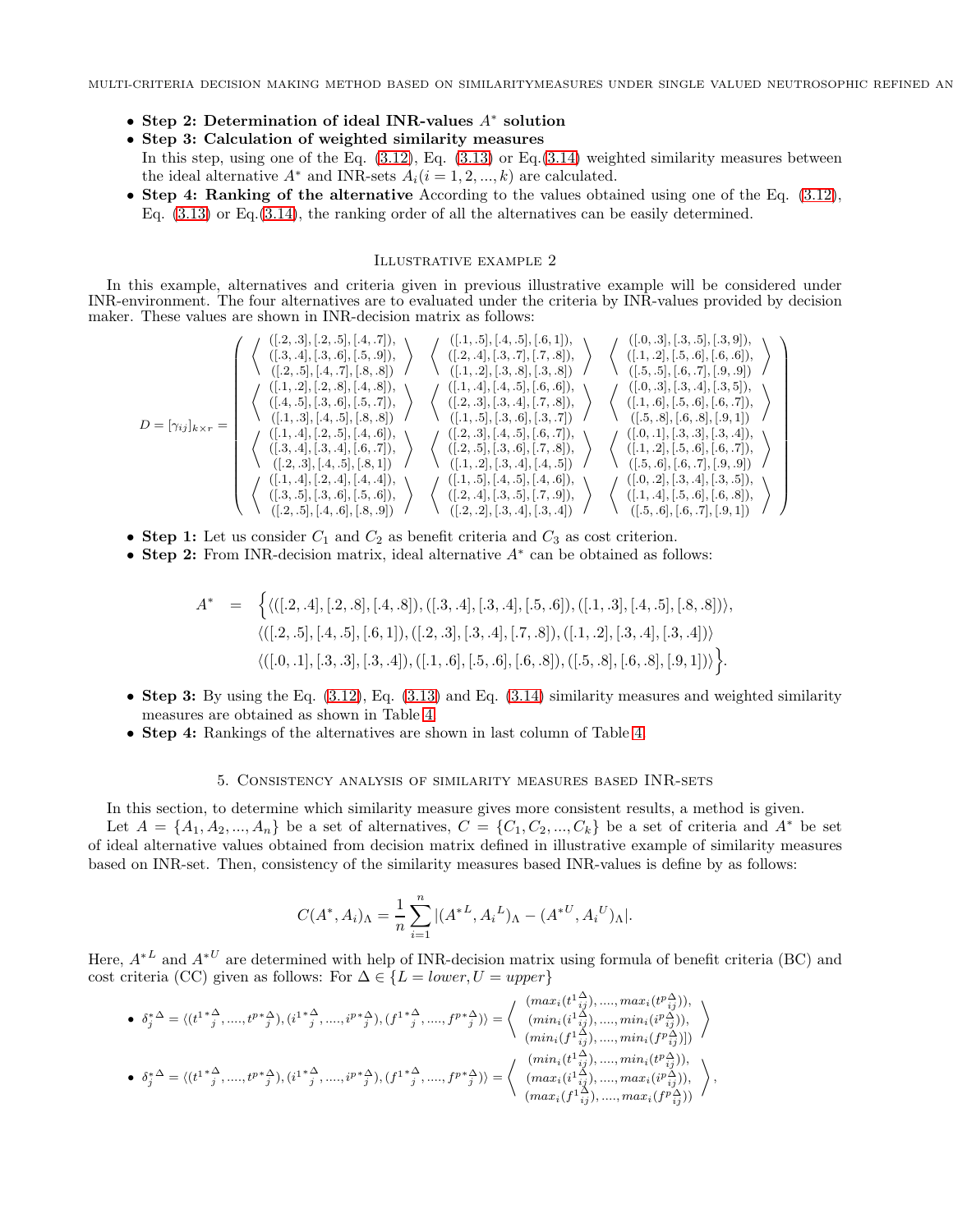<span id="page-12-3"></span>

| Similarity measure | Values                                                                                                            | Ranking order                       |
|--------------------|-------------------------------------------------------------------------------------------------------------------|-------------------------------------|
| $(A^*, A_i)_J$     | $(A^*, A_1)_J = 0.83489$<br>$(A^*, A_2)_J = 0.95699$<br>$(A^*, A_3)_J = 0.95304$<br>$(A^*, A_4)_J = 0.94042$      | $A_2 \succ A_3 \succ A_4 \succ A_1$ |
| $(A^*,A_i)_D$      | $(A^*, A_1)_D = 0.90283$<br>$(A^*, A_2)_D = 0.97768$<br>$(A^*, A_3)_D = 0.97595$<br>$(A^*, A_4)_D = 0.96903$      | $A_2 \succ A_3 \succ A_4 \succ A_1$ |
| $(A^*,A_i)_C$      | $(A^*, A_1)_C = 0.90937$<br>$(A^*, A_2)_C = 0.97790$<br>$(A^*, A_3)_C = 0.97758$<br>$(A^*, A_4)_C = 0.97007$      | $A_2 \succ A_3 \succ A_4 \succ A_1$ |
| $W(A^*,A_i)_J$     | $W(A^*,A_1)_{J} = 0.83534$<br>$W(A^*, A_2)_J = 0.96355$<br>$W(A^*, A_3)_J = 0.95420$<br>$W(A^*, A_4)_J = 0.94270$ | $A_2 \succ A_3 \succ A_4 \succ A_1$ |
| $W(A^*,A_i)_D$     | $W(A^*,A_1)_D = 0.90259$<br>$W(A^*, A_2)_D = 0.98114$<br>$W(A^*,A_3)_D = 0.97656$<br>$W(A^*, A_4)_D = 0,97021$    | $A_2 \succ A_3 \succ A_4 \succ A_1$ |
| $W(A^*,A_i)_C$     | $W(A^*,A_1)_C=0.90911$<br>$W(A^*, A_2)_C = 0.98138$<br>$W(A^*,A_3)_C = 0.97849$<br>$W(A^*, A_4)_C = 0.97112$      | $A_2 \succ A_3 \succ A_4 \succ A_1$ |

Table 4. Similarity measure values and ranking of alternatives under INR-environment

respectively.

 $\text{Also } A_i^L = \left\{ \left\langle (t^1_{A_i}(C_j),...,t^p_{A_i}(C_j)),(i^1_{A_i}(C_j),...,i^p_{A_i}(C_j)),(f^1_{A_i}(C_j),...,f^p_{A_i}(C_j)) \right\rangle : C_j \in C \text{ and } i \in I_p \right\}$  $\text{and}\ A_i^{\ U}=\left\{\left\langle (t^1_{A_i}^U(C_j),...,t^p_{A_i}^U(C_j)),(i^1_{A_i}^U(C_j),...,i^p_{A_i}^U(C_j)),(f^1_{A_i}^U(C_j),...,f^p_{A_i}^U(C_j))\right\rangle:C_j\in C\ \text{and}\ i\in I_p\right\}.$ 

**Example 3.** Let us consider the Example [4.2.](#page-11-0) Then for all  $\Lambda \in \{J, D, C\}$ , results and orderings are obtained *as in Table [5,](#page-13-17)*

Note that,  $C(A^*, A_i)_J \geq C(A^*, A_i)_D \geq C(A^*, A_i)_C$ . Since consistency degree of Jaccard similarity measure under INR environment is higher than consistency degrees of Dice and Cosine similarity measures, it is more convenient using the Jaccard similarity measure for discussed problem.

## 6. Conclusion

In this paper, for SVNR-set and INR-sets three similarity measures method developed based on Jaccard, Dice and Cosine similarity measures. Furthermore, applications of proposed similarity measure methods are given in multi-criteria decision making and a method is developed to compare similarity measures of INR-sets, and an application of this method is given. However, I hope that the main thrust of proposed formulas will be in the field of equipment evaluation, data mining and investment decision making. Also in future, similarity measure methods for INR-sets can be proposed based on the methods other than Jaccard, Dice and Cosine similarity measures.

#### **REFERENCES**

- <span id="page-12-1"></span><span id="page-12-0"></span>[1] K. Atanassov, Intuitionistic fuzzy sets, Fuzzy Set and Systems, 20, 87-96, (1986).
- <span id="page-12-2"></span>[2] K. Atanassov and G. Gargov, Interval valued intuitionistic fuzzy sets, Fuzzy Set and Systems, 31(3), 343-349, (1989).
- [3] A.Q. Ansari, R. Biswas, S. Aggarwal, Proposal for Applicability of Neutrosophic Set Theory in Medical AI, International Journal
- of Computer Applications 27(5), (2011).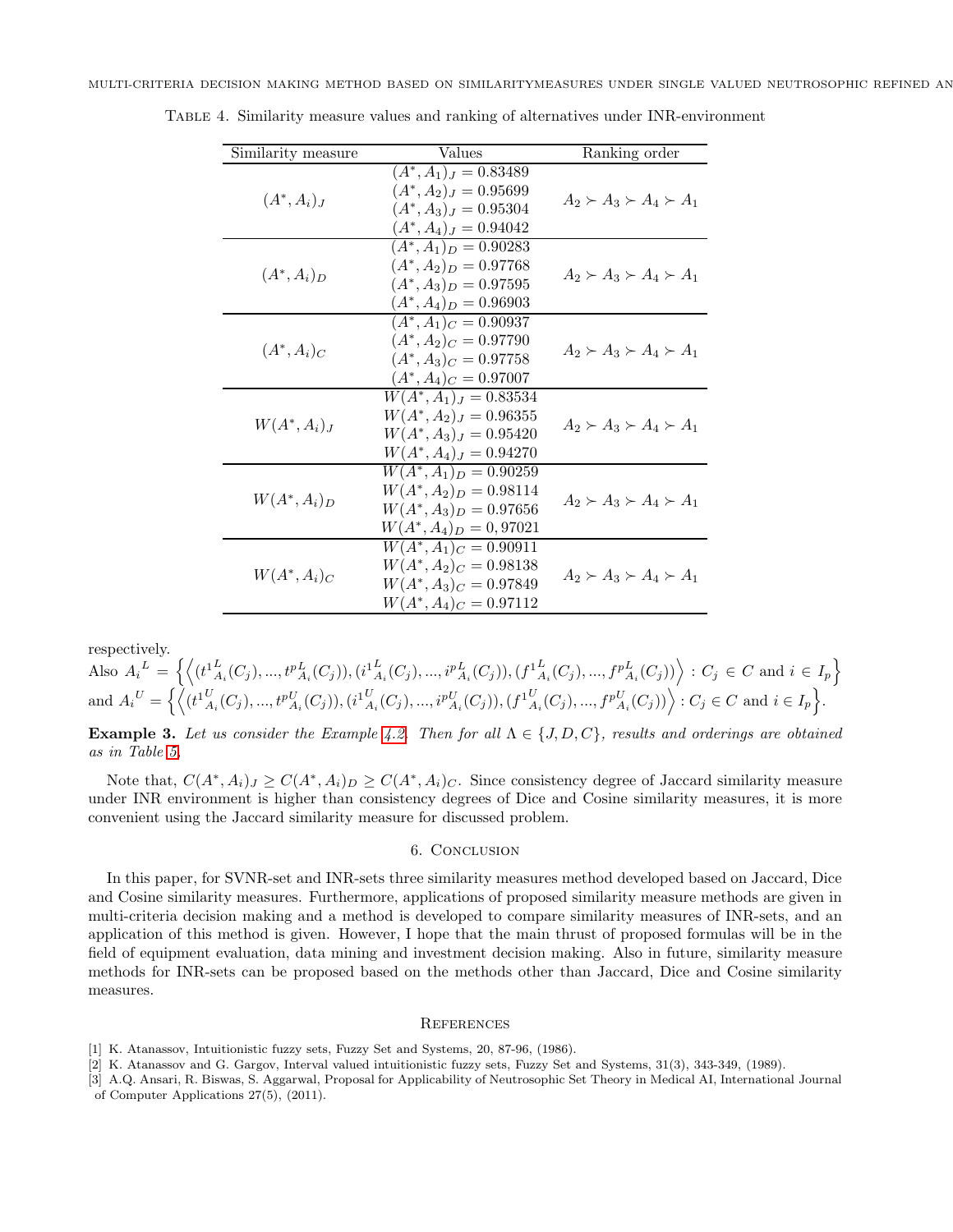<span id="page-13-17"></span>

| Similarity measure    | $\overline{A^{*L}}, A_i^L$ | $A^{*U}$<br>$, A_i^U$ | $C(A^*,A_i)$ |  |
|-----------------------|----------------------------|-----------------------|--------------|--|
| Jaccard               | 0,99220                    | 0,87306               |              |  |
|                       | 0,99313                    | 0,93997               | 0,07269      |  |
|                       | 0,99118                    | 0,93188               |              |  |
|                       | 0,98014                    | 0,92097               |              |  |
|                       | 0,99608                    | 0,93187               |              |  |
| <i>Dice</i>           | 0,99655                    | 0.96832               | 0,03870      |  |
|                       | 0,99556                    | 0,96472               |              |  |
|                       | 0,98987                    | 0,95835               |              |  |
|                       | 0,99649                    | 0,94012               |              |  |
| Cosine                | 0,99660                    | 0,96869               | 0,03545      |  |
|                       | 0,99587                    | 0,96947               |              |  |
|                       | 0,99089                    | 0,95975               |              |  |
|                       | 0,99207                    | 0,86958               |              |  |
| $Weighted \, Jaccard$ | 0,99353                    | 0,94931               | 0,07157      |  |
|                       | 0,99145                    | 0.93316               |              |  |
|                       | 0,98376                    | 0,92248               |              |  |
| $Weighted \, Dice$    | 0,99602                    | 0,92984               |              |  |
|                       | 0,99674                    | 0,97337               | 0,03811      |  |
|                       | 0,99569                    | 0,96541               |              |  |
|                       | 0,99173                    | 0,95912               |              |  |
| Weighted Cosine       | 0.99649                    | 0,93678               |              |  |
|                       | 0,99679                    | 0,97377               | 0,03494      |  |
|                       | 0,99599                    | 0,97097               |              |  |
|                       | 0,99249                    | 0,96049               |              |  |

Table 5. Consistency degrees of similarity measures under INR environment

- <span id="page-13-11"></span><span id="page-13-5"></span>[4] A.Aydo˘gdu, On Similarity and Entropy of Single Valued Neutrosophic Sets, General Mathematical Notes, 29(1), (2015), 67-74. [5] L. Baowen, W. Peizhuang and L. Xihui, Fuzzy Bags and Relations with Set-Valued Statistic, Computer Mathematics and Application, 15(10), 811-818, (1988).
- <span id="page-13-4"></span>[6] M. Bhowmik and M. Pal, Intuitionistic Neutrosophic Set Relations and Some of Its Properties, Journal of Information and Computing Science, 5(3) 183-192, (2010).
- <span id="page-13-9"></span><span id="page-13-3"></span>[7] S. Broumi and F. Smarandache, Several similarity measures of neutrosophic sets, Neutrosophic Sets and Systems 1(1) (2013), 54-62.
- <span id="page-13-13"></span>[8] S. Broumi, F. Smarandache, New Operations on Interval Neutrosophic Sets, Journal of New Theory, 1, 24-37, (2015).
- [9] S. Broumi, F. Smarandache, Neutrosophic Refined Similarity Measure Based on Cosine Function, Neutrosophic Sets and Systems, 6, (2014), 41-47.
- <span id="page-13-12"></span>[10] S. Broumi, F. Smarandache, New Distance and Similarity Measures of Interval Neutrosophic Sets, figshare. <http://dx.doi.org/10.6084/m9.figshare.1502585>
- <span id="page-13-8"></span>[11] S. Broumi, I. Deli, F.Smarandache, N-Valued Interval Neutrosophic Sets and Their Application in Medical Diagnosis, Critical Review. X, (2015), 54-68.
- <span id="page-13-16"></span>[12] I. Deli, S. Bromi and F. Smarandache, On neutrosophic refined sets and their applications in medical diagnosis, Journal of New Theory, 6, (2015), 88-98.
- <span id="page-13-10"></span>[13] P. Majumdar and S.K. Smanata, On Similarity and Entropy of Neutrosophic Sets, Journal of Intelligent and Fuzzy Systems, 26(3), (2014), 1245-1252.
- <span id="page-13-14"></span>[14] K. Mondal and S. Pramanik, Neutrosophic refined similarity measure based on cotangent function and its application to multi-attribute decision making, Global Journal of Advenced Research, 2(2), (2015), 486-496.
- <span id="page-13-15"></span>[15] K. Mondal and S. Pramanik, Neutrosophic refined similarity measure based on tangent function and its application to multiattribute decision making, Journal of New Theory, 8, (2015), 41-50.
- <span id="page-13-6"></span><span id="page-13-1"></span>[16] W. Peizhuang Fuzzy Set and Fall-shadow of Random Sets Publishing House of Beijing Normal University, Beijing, 42-57 (1984).
- <span id="page-13-7"></span>[17] A. Robinson, Non-standard analysis. North-Holland Publishing Co., Amsterdam 1966. [18] T. K. Shinoj, J.J. Sunil, Intuitionistic Fuzzy Multisets And Its Application in Medical Diagnosis, World Academy of Science,
- <span id="page-13-0"></span>Engineering and Technology, 6, 01-28, (2012).
- <span id="page-13-2"></span>[19] F. Smarandache, "Neutrosophy, Neutrosophic Probability, Set, and Logic, Amer. Res. Press, Rehoboth, USA, 105p., (1998).
- [20] F. Smarandache, Neutrosophic set a generalization of the intuitionistic fuzzy set, International Journal of Pure and Applied Mathematics, 24/3, 287-297, (2005).